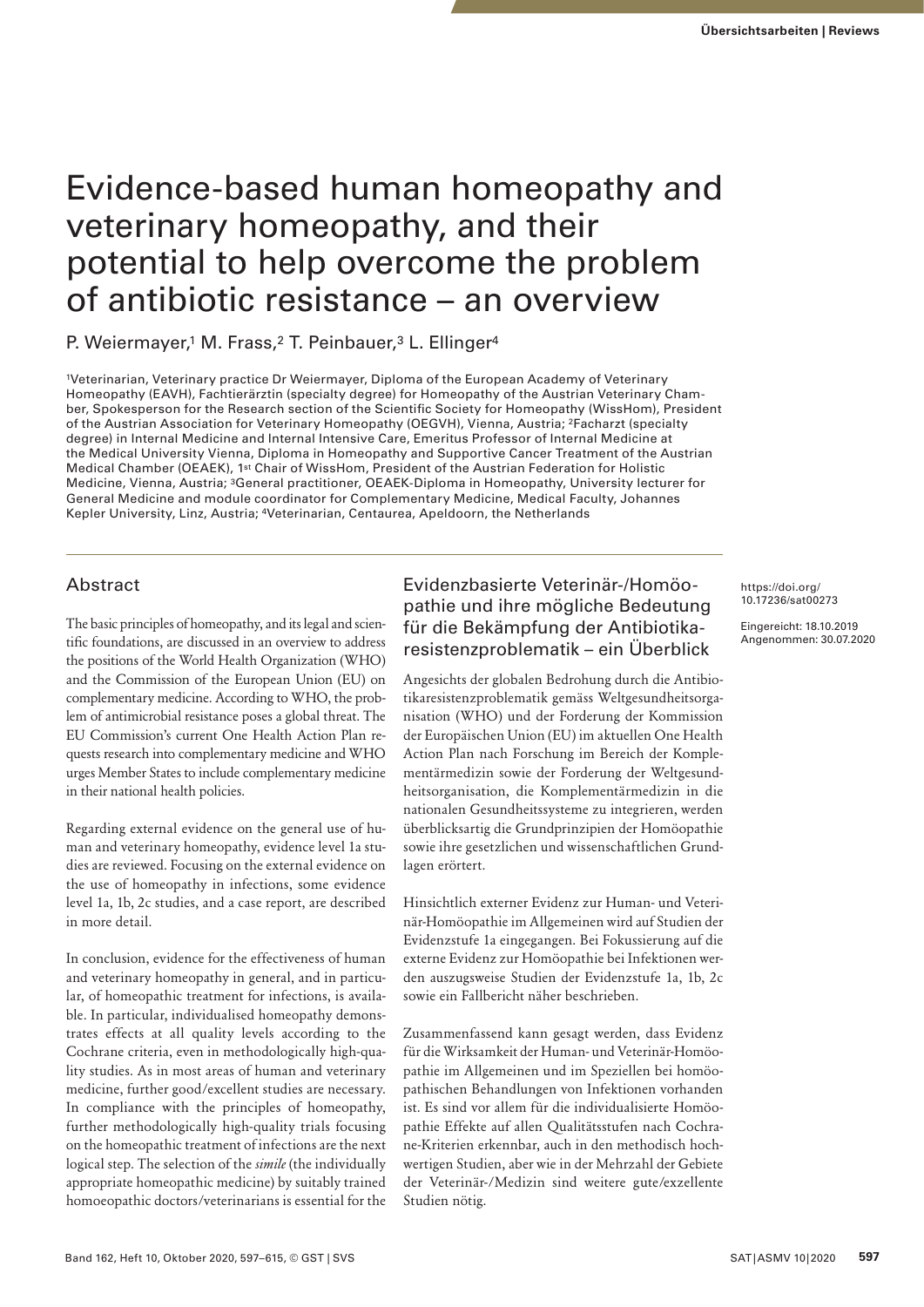effectiveness of homeopathy. Implementation of studies at university facilities is a prerequisite for quality assurance. Consequently, further integration of homeopathy at universities is a necessary requirement for the patients' best interests.

**Keywords:** Antimicrobials, antibiotic resistance, evidence, homeopathy, veterinary homeopathy

Unter Einhaltung der Prinzipien der Homöopathie erscheint die Durchführung weiterer methodisch hochwertiger Studien zur homöopathischen Behandlung von Infektionen als der nächste logische Schritt. Für die Wirksamkeit der Homöopathie ist die Auswahl des *Similes* (des individuell passenden homöopathischen Arzneimittels) durch entsprechend ausgebildete homöopathisch behandelnde Ärzte/Tierärzte – für die Qualitätssicherung der Studien deren Durchführung an universitären Einrichtungen Grundvoraussetzung. Folglich ist die bessere Integration der Homöopathie an den Universitäten eine notwendige Forderung im Sinne der Patienten.

**Key words:** Antibiotika, Antibiotikaresistenz, Evidenz, Homöopathie, Veterinär-Homöopathie

## List of abbreviations

| AMG          | Medicines Act (Arzneimittelgesetz)             |  |  |  |  |  |  |  |
|--------------|------------------------------------------------|--|--|--|--|--|--|--|
| <b>ANOVA</b> | Analysis of Variance                           |  |  |  |  |  |  |  |
| BASG         | Austrian Federal Office for Safety in          |  |  |  |  |  |  |  |
|              | Health Care (Bundesamt für Sicherheit im       |  |  |  |  |  |  |  |
|              | Gesundheitswesen)                              |  |  |  |  |  |  |  |
| <b>BfArM</b> | German Federal Institute for Drugs and         |  |  |  |  |  |  |  |
|              | Medical Devices (Bundestinstitut für           |  |  |  |  |  |  |  |
|              | Arzneimittel und Medizinprodukte)              |  |  |  |  |  |  |  |
| CI           | Confidence interval                            |  |  |  |  |  |  |  |
| <b>EASAC</b> | European Academies Science Advisory<br>Council |  |  |  |  |  |  |  |
| EBM          | Evidence-based medicine                        |  |  |  |  |  |  |  |
| <b>HP</b>    | Homeopathic pharmacopoeia                      |  |  |  |  |  |  |  |
| <b>HMG</b>   | Federal Act on Medical Products and            |  |  |  |  |  |  |  |
|              | Medical Devices (Heilmittelgesetz)             |  |  |  |  |  |  |  |
| HTA          | Health Technology Assessment                   |  |  |  |  |  |  |  |
| <b>KPAV</b>  | Regulation on complementary and                |  |  |  |  |  |  |  |
|              | herbal medicinal products (Komplementär-       |  |  |  |  |  |  |  |
|              | und Phytoarzneimittelverordnung)               |  |  |  |  |  |  |  |
| <b>MESD</b>  | Mean effect size difference                    |  |  |  |  |  |  |  |
| <b>NHMRC</b> | National Health and Medical Research           |  |  |  |  |  |  |  |
|              | Council (Australia)                            |  |  |  |  |  |  |  |
| OR           | Odds ratio                                     |  |  |  |  |  |  |  |
| ORS          | Oxacillin-resistant Staphylococcus             |  |  |  |  |  |  |  |
| PCT          | Pragmatic controlled trial                     |  |  |  |  |  |  |  |
| <b>RCT</b>   | Randomised controlled trial                    |  |  |  |  |  |  |  |
| Swissmedic   | Swiss Agency for Therapeutic Products          |  |  |  |  |  |  |  |
| <b>SMD</b>   | Standardised mean difference                   |  |  |  |  |  |  |  |
| <b>TAKG</b>  | Austrian Veterinary Medicinal Products         |  |  |  |  |  |  |  |
|              | Control Act (Tierarzneimittelkontrollgesetz)   |  |  |  |  |  |  |  |
| <b>TAMV</b>  | Swiss Veterinary Medicines Act                 |  |  |  |  |  |  |  |
|              | (Tierarzneimittelverordnung)                   |  |  |  |  |  |  |  |
| WBF          | Swiss Federal Department of Economic           |  |  |  |  |  |  |  |
|              | Affairs, Education and Research                |  |  |  |  |  |  |  |
|              | (Eidgenössisches Departement für Wirtschaft,   |  |  |  |  |  |  |  |
|              | Bildung und Forschung)                         |  |  |  |  |  |  |  |
| WHO          | World Health Organization                      |  |  |  |  |  |  |  |

## Introduction

The way homeopathy has been represented in the media over the past years suggests a lack of knowledge of integrative medicine (a combination of patient-oriented conventional and complementary medicine). A look across the Atlantic shows how reputable American Universities have handled the phenomenon of 'complementary medicine' over the past 25 years. A sensational publication in 1993 led to the creation of an Office for Alternative Medicine within the National Institute of Health.22 In 1998, the Office became an independent National Center for Complementary and Alternative Medicine, which was renamed in 2012 the Academic Consortium for Integrative Medicine and Health. Furthermore, in the US complementary medicine is a self-evident part of the curriculum of the top Medical Schools, ranging from Harvard to Stanford, and in the Veterinary Schools. In Europe, with the exception of Switzerland, there is hardly any academic integration and very few public or university funds available for research into complementary medicine.

A descriptive study of dairy farms in Germany, France and Spain, found that homeopathic treatments should be carried out *lege artis*, including follow-up checks and adequate documentation, as for other complementary or conventional medical procedures.45 An adequate monitoring system could contribute to the testing of the effectiveness of homeopathy, but veterinarians also need to be at least familiar with complementary medical treatment methods in order to be more involved in the treatment process and able to discuss it with farmers.45 In order to meet this aim, there is a need for veterinarians trained in homeopathy, as required by the American consensus guidelines for an integrative veterinary medicine curriculum in universities.<sup>62</sup>

Switzerland can be cited as a role model for Europe, where the following is required for veterinary medicine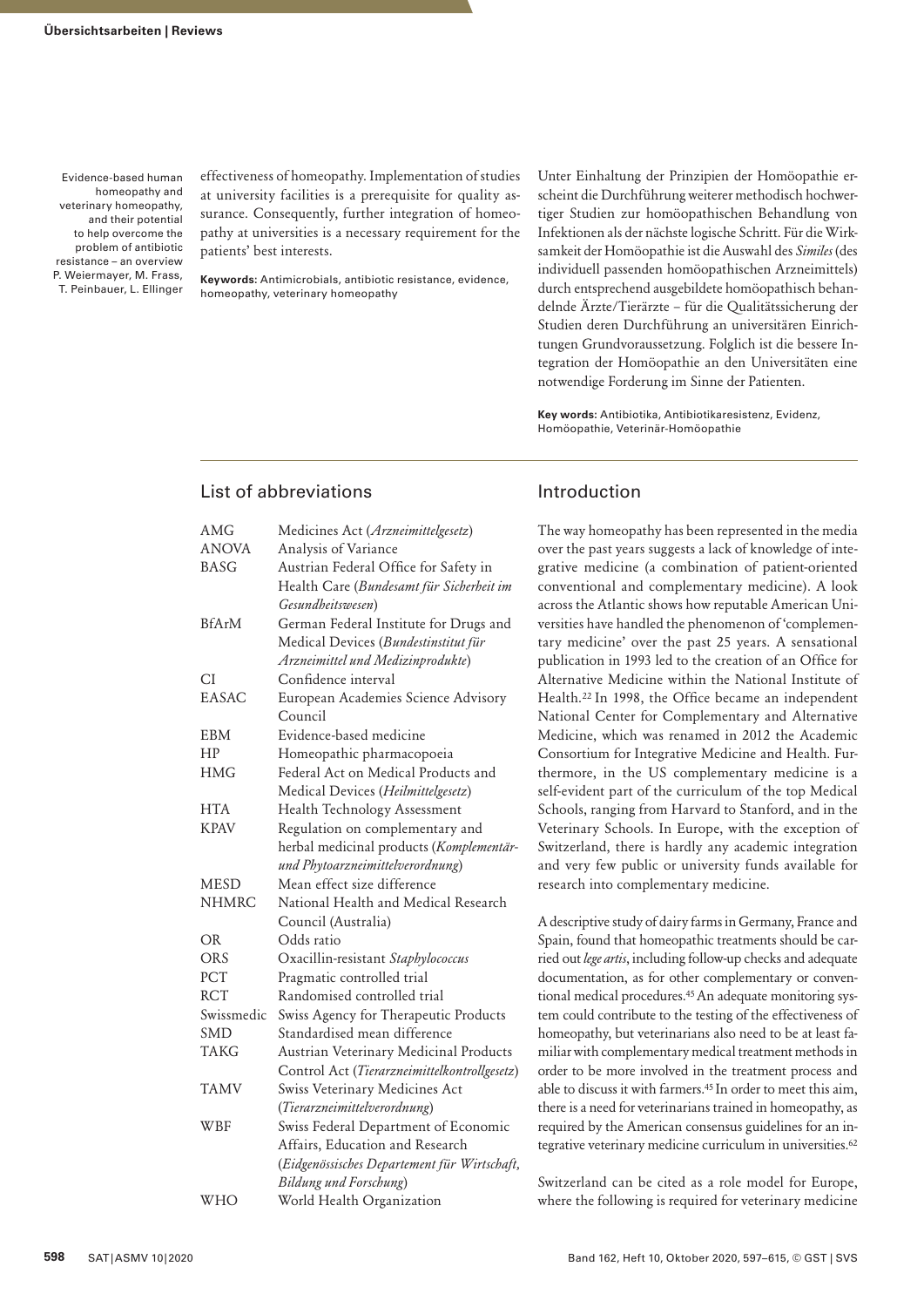with regard to teaching and research at the university in accordance with Article 10 (i) of the Medical Professions Act: Graduates of the study of veterinary medicine should have adequate knowledge of the methods and therapeutic approaches of complementary medicine, as is required by law for human medicine and dentistry in Article 8 (j).7

It is therefore obvious for veterinary, human and dental medicine that, as in Switzerland and the USA, homeopathy as a complementary medicine is taught and actively researched at universities worldwide, for the benefit of patients in the context of integrative veterinary and human medicine and in accordance with the requirement of Article 17 of the Austrian Constitutional Law and of paragraph (§) 2 of the Austrian University Act for 'freedom of science and its teaching'.<sup>5, 10</sup>

As the discussion around homeopathy is controversial and often held at a non-scientific level, this article aims to provide an overview of the basic principles of homeopathy, its legal basis and the current scientific evidence. The null hypothesis is that there is insufficient evidence for university teaching of, and further research into, homeopathy. The alternative hypothesis is that there is sufficient evidence on homeopathy to be able to demand university teaching and high-quality research.

## Material & Methods

This narrative review will summarize a.) the basic principles of homeopathy according to The Organon of the Healing Art and current guidelines, b.) the legal provisions applying to homeopathic medicinal products and on the implementation of veterinary homeopathic therapies in Switzerland, Austria and Germany in accordance with current legislation, and c.) Meta-analyses (quantitative and statistical processing of studies, in this case randomized controlled trials (RCTs)) and systematic reviews covering various indications and different homeopathic methodologies, corresponding to a literature and database search up until August 2019 (pubmed.gov, cam-quest.org/de, carstens-stiftung.de/ databases, Google Scholar, doctoral theses) with the following search strategy: «(homeopath\* OR homoeopath\*)» summarized by article type «meta-analysis» and «systematic review».43, 75 Then, the first and second reports of the Australian National Health and Medical Research Council (NHMRC) from 2012 and 2015 and the statement by the European Academies Science Advisory Council (EASAC) from 2017 were examined in more detail.18,65, 25 The main topic is the importance of homeopathy for addressing the problem of antibiotic resistance, as shown by examples of the most representative meta-analyses, systematic reviews, RCTs, studies on health services research and a case report according to the literature and database search mentioned up to August 2019, with the following search strategy: «((homeopath\*[Title/Abstract]) AND (antibiotic\*[Title/Abstract]))», «((homeopath\*[Title/Abstract]) AND (antimicrobial\*[Title/Abstract]) NOT (antibiot\*[Title/Abstract]))», «((homeopath\*[Title/ Abstract]) AND (infection\*[Title/Abstract]))', «((homeopath\*[Title/Abstract]) AND (respiratory[Title/ Abstract]))», «((homeopath\*[Title/Abstract]) AND (mastitis[Title/Abstract]))», «(complementary\*[Title/ Abstract]) AND (antibiotic\*[Title/Abstract]))», or quick search for diseases, «infections» or indication «acute childhood diarrhea», «acute cystitis», «acute diarrheal disorders, diarrhea», «acute diarrhoeal disorders, diarrhoea», «acute febrile infections», «acute feverish infects», «acute fevers», «acute respiratory and ear complaints», «acute respiratory infections», «acute rhinitis», «acute rhinopharyngitis», «acute sinusitis» and «homeopathy AND infections».91

## **Results**

#### Individualised, so-called classical homeopathy or single-substance homeopathy

Individualised, so-called classical homeopathy or single-substance homeopathy is a medical system developed by the German physician Dr. Samuel Hahnemann (1755-1843). The treatment is based on the law of similars – *Similia similibus curentur*, or 'Let like be cured by like'. In standardized homeopathic pathogenetic trials, the administration of a homeopathic medicine to healthy individuals induces symptoms, which can be cured in sick individuals by this same homeopathic medicine. The patient's individual symptoms lead to the *simile*, i.e., the homeopathic medicine, the symptoms of which, generated in healthy individuals, best reflect the patient's symptoms.43, 75 Homeopathic medicinal products are produced in a standardized manner in accordance with the regulations of the European Pharmacopoeia or of the Homeopathic Pharmacopoeia (HP). 80, 37

#### Non-individualised, so-called clinical homeopathy

In the case of non-individualised, so-called clinical homeopathy, one or more homeopathic medicines are administered according to the indications. In complex homeopathy, so-called 'complexes', containing several homeopathic medicinal products, are used in an indication-related or organotropic manner. Such homeopathic medicinal products are produced in a standardized manner in accordance with the regulations of the European Pharmacopoeia or of the Homeopathic Pharmacopoeia (HP). 80, 37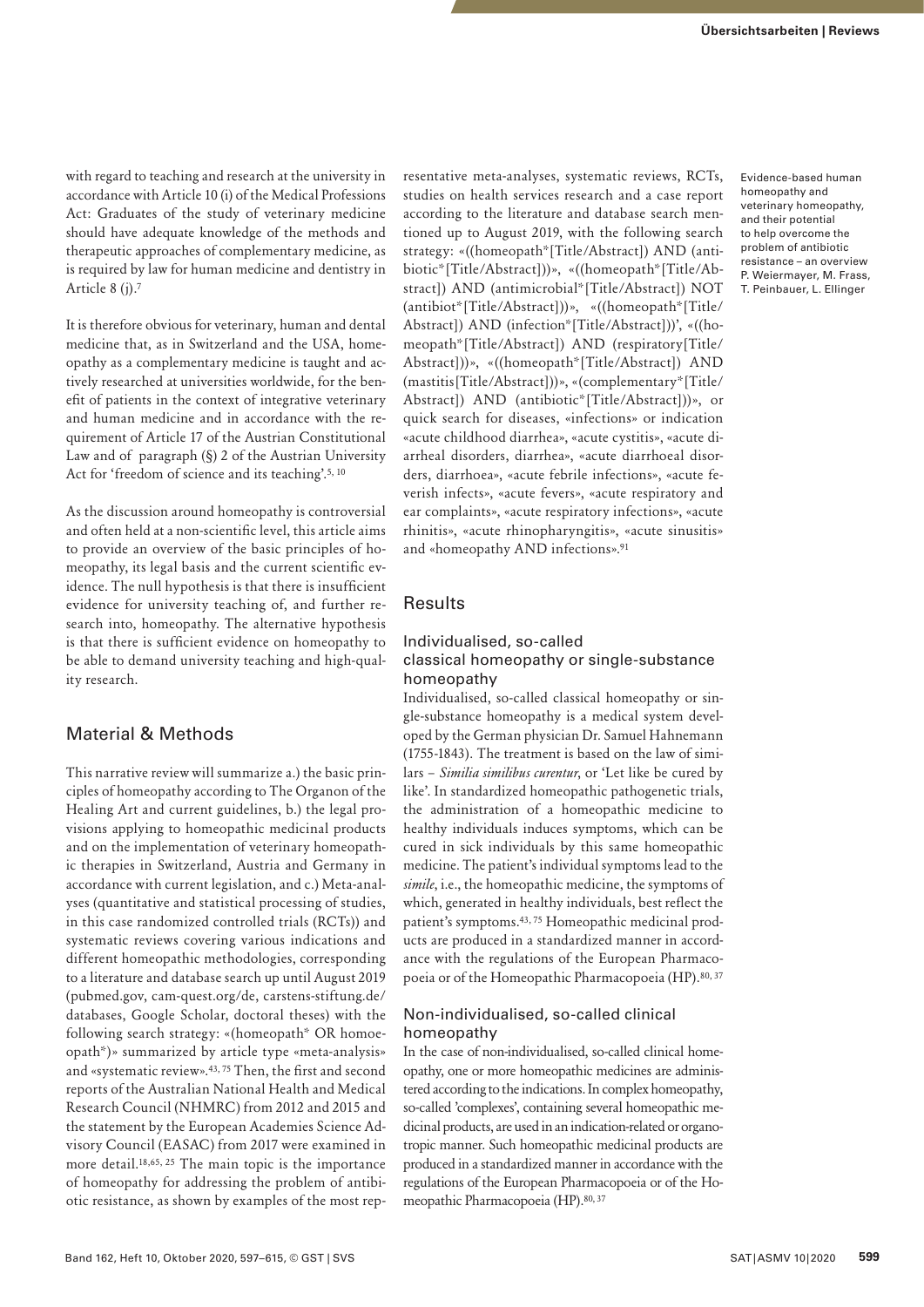## Legal foundations of veterinary homeopathy

Definition of homeopathic medicinal products In Switzerland, homeopathic medicinal products are defined in the Heilmittelgesetz or Federal Act on Medical Products and Medical Devices (HMG) under Article 4, Paragraph 1.6 According to the Austrian and German Arzneimittelgesetz or Medicines Act (AMG), homeopathic medicinal products are also considered medicinal products and are defined as such under §1 (10) and §4 (26) of the AMG.9, 31 According to the Komplementär- und Phytoarzneimittelverordnung or Regulation on complementary and herbal medicinal products (KPAV), single-substance homeopathic medicinal products are 100% identical in terms of production, quality and application, regardless of whether they are used in animals or humans.<sup>82</sup>

## Process for marketing homeopathic medicinal products

In Switzerland, the marketing of homeopathic medicinal products is regulated by the HMG and the KPAV.6, 82 In the EU, the registration of homeopathic medicinal products without indication and the authorisation of homeopathic medicinal products with an indication are laid down in EU Directive 2001/83 (Directive 2001/83/EC of the European Parliament and of the Council of 6 November 2001 on the Community code relating to medicinal products for human use) and in the AMG.20, 9, 31

#### Implementation of veterinary homeopathic therapies

The EU Regulation on veterinary medicinal products (Regulation (EU) 2019/6 of the European Parliament and of the Council of 11 December 2018 on veterinary medicinal products and repealing Directive 2001/82/EG) comes into force on 28.1.2022 and stipulates that the legal regulation of the implementation of veterinary homeopathic therapies continues to take place at a national level.84 In Switzerland, the use of homeopathic medicinal products in animals is regulated by the Tierarzneimittelverordnung or Veterinary Medicines Act (TAMV), in Austria by the Tierarzneimittelkontrollgesetz or Veterinary Medicinal Products Control Act (TAKG) and in Germany by the AMG.<sup>86,</sup> 11, 31 In Switzerland, homeopathic medicinal products may also be rededicated if a medicinal product is approved for the indication or target species to be treated, according to Article 6, Paragraph 3.86 In Austria, § 4 (6) and § 4b (3) of the TAKG allow the use of homeopathic medicinal products without indication that are registered for humans, regardless of the cascade regulation.11 In Germany, this is made possible by Paragraph 56 (2) of the AMG.31

#### Regulations for organic production

The Swiss Ordinance on Organic Farming and Labelling of Organically Produced Products and Foodstuffs cle-

arly states: «The use of veterinary medicinal products in organic stock farming shall comply with the following principles: Phytotherapeutic products (e.g. plant extracts, excluding antibiotics, or plant essences), homeopathic products (e.g. plant, animal and mineral substances) and trace elements and products laid down by the Federal Department of Economics, Education and Research (WBF) shall be used in preference to chemically-synthesised allopathic veterinary medicinal products or antibiotics, provided that their therapeutic effect is shown by experience to be effective for the species of animal and the condition for which the treatment is intended.»85 The EU Organic Farming Regulation (Regulation (EU) 2018/848 of the European Parliament and of the Council of 30 May 2018 on organic production and labelling of organic products and repealing Council Regulation (EC) No. 834/2007) continues to make the same statement as the Swiss Organic Farming Regulation, even after revision.83

#### Summary of the legal foundations of veterinary homeopathy

Homeopathic medicinal products without indication, called single-substance homeopathic medicinal products according to KPAV, are available for the primary homeopathic treatment of animals, according to the TAMV (Switzerland), TAKG (Austria) and AMG (Germany).<sup>82, 86, 11, 31</sup> This meets the requirements of the Swiss and EU organic farming regulations for primary homeopathic treatment, assures a free choice of therapy and fulfils a desire of the population that animals are treated homeopathically.85, 83

## Literature review on evidence-based homeopathy

#### Modern evidence-based medicine

By definition, modern evidence-based medicine (EBM) is based on three pillars: the clinical experience of doctors and veterinarians, the values and wishes of clients and patients and the current state of scientific research.74 Homeopathy is based on all three pillars of evidence-based medicine: First, the internal evidence comprises the following: a.) Doctors and veterinarians with additional training in homeopathy who collect, document and publish positive clinical experiences in their practice; b.) standardized homeopathic pathogenetic trials on healthy individuals; and c.) numerous homeopathic *materia medica* such as those by Vermeulen, which document the clinically verified symptoms of the homeopathic medicines and are based on publications from the last 200 years.14, 43, 87 Secondly, as far as patient preference is concerned, homeopathy, as in many other countries, is desired by the population in Switzerland, Austria and Germany. In May 2009, 67% of the Swiss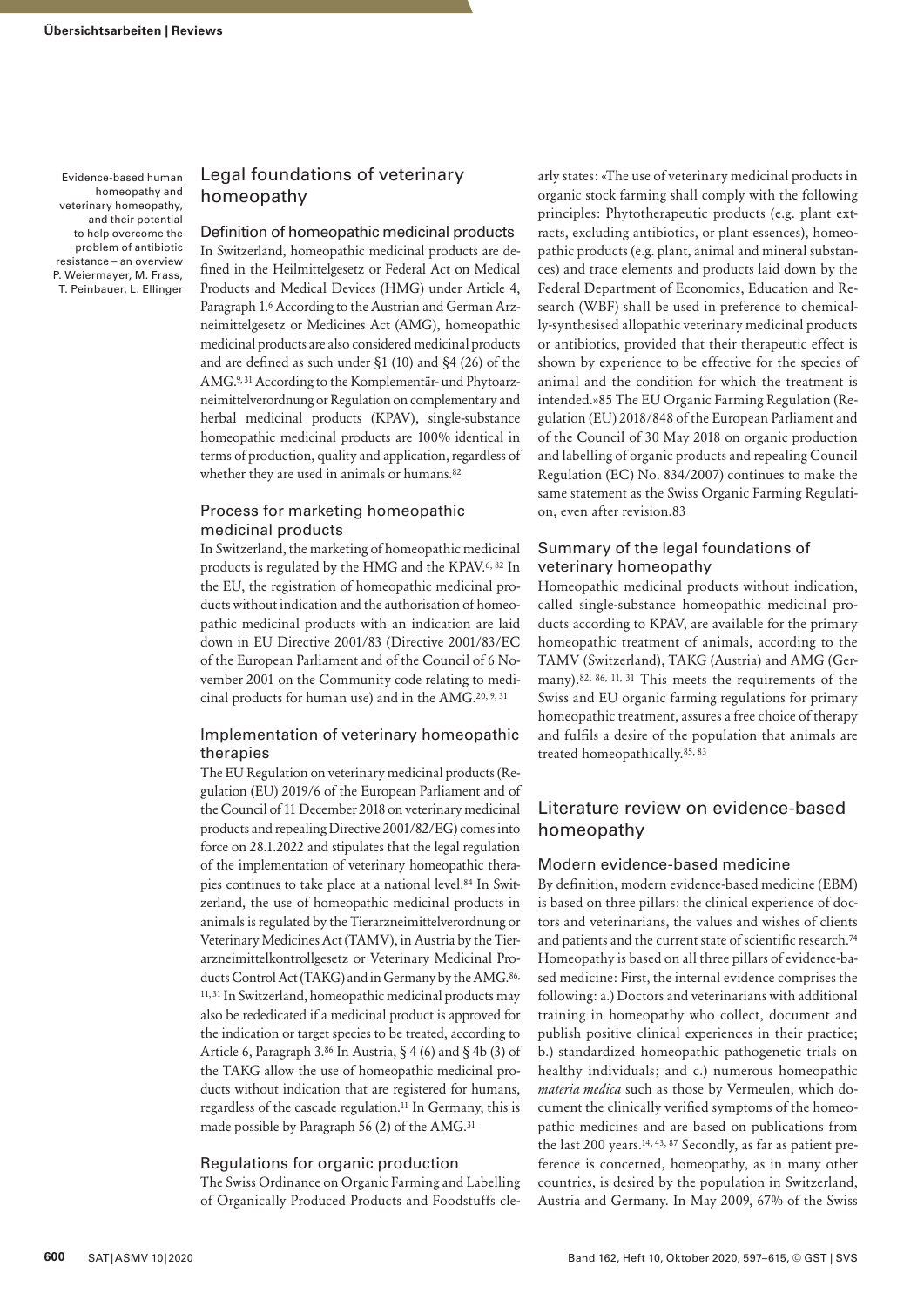population voted "yes" to the new constitutional article on the consideration of complementary medicine in application, research and teaching, which resulted in 2015 in the inclusion of complementary medicine in the Medical Professions Act and led, in 2017, following a Federal Council decision, to the definitive inclusion of complementary medicine in the basic health insurance in Switzerland.24 According to current figures, 97% of Swiss paediatricians are asked about complementary medical treatment methods and most often (35%) refer to specialists who work in homeopathy.39 According to recent market research, 56% of Germans have experience of homeopathy and 71% of Austrians use homeopathy.44, 78 Thirdly, with regard to external evidence, it should be recalled that regarding the effectiveness of homeopathy, there are several thousand studies on human and veterinary homeopathy, including studies of evidence classes 1a and 1b, as well as methodologically high-quality studies. The levels of evidence are shown in Table 1.

## Particularity of classical (= individualised) homeopathy

The following particularity of classical  $(=$  individualised) homeopathy needs to be explained to understand why, below, evidence on both human and veterinary homeopathy will be discussed: homeopathic medicines without indication are 100% identical in terms of production, quality and application principles, regardless of whether they are used in animals or humans. If the *simile* princi $p$ le is followed that classical ( $=$  individualised) homeopathic therapy is based on the individual and not on the indication, and if homeopathy is effective for one or more indications, it would seem logical that its effectiveness in other indications can be concluded.

#### Level of evidence 1a studies in homeopathy in humans

As an introduction, mention should be made of the Health Technology Assessment (HTA) report which was commissioned by the Swiss Federal Office of Public Health in order to be able to make informed decisions about whether homeopathy should be included in the list of services offered by the statutory health insurance companies.3 The main findings of the Swiss HTA report are as follows: evidence from laboratory tests and clinical studies shows that homeopathy is effective and, in the way it is practised in Switzerland, inexpensive and safe. 20 of 22 systematic reviews of clinical studies showed a positive trend in favour of homeopathy. The clearest evidence of effectiveness was found in upper respiratory tract infections and allergic diseases. 29 studies were identified, including 24 with positive results.<sup>3</sup>

According to our literature and database research, six comprehensive meta-analyses were carried out up to 2014

**Levels of Evidence - Classification by therapy / prevention / aetiology / harm according to the Centre for Evidence-Based Medicine, Oxford**

| 1a             | Systematic reviews (with homogeneity) of randomized controlled trials                                               |
|----------------|---------------------------------------------------------------------------------------------------------------------|
| 1 <sub>b</sub> | Individual randomized controlled trials (with narrow confidence interval)                                           |
| 1 <sub>c</sub> | All or none                                                                                                         |
| 2a             | Systematic reviews (with homogeneity) of cohort studies                                                             |
| 2 <sub>b</sub> | Individual cohort study including low quality randomized controlled trials<br>$(e.g. < 80\%$ follow-up)             |
| 2c             | «Outcomes» Research; ecological studies                                                                             |
| 3a             | Systematic review (with homogeneity) of case-control studies                                                        |
| 3 <sub>b</sub> | Individual case-control study                                                                                       |
| $\overline{4}$ | Case-series (and poor quality cohort and case-control studies)                                                      |
| 5              | Expert opinion without explicit critical appraisal, or based on physiology,<br>bench research or «first principles» |
|                |                                                                                                                     |

**Table 1:** Levels of Evidence, Oxford Centre for Evidence-based Medicine, produced by Bob Phillips, Chris Ball, Dave Sackett, Doug Badenoch, Sharon Straus, Brian Haynes, Martin Dawes since November 1998. Updated by Jeremy Howick March 2009. [https://www.](https://www.cebm.net/2009/06/oxford-centre-evidence-based-medicine-levels-evidence-march-2009/) [cebm.net/2009/06/oxford-centre-evidence-based-medicine-levels-evidence-march-2009/](https://www.cebm.net/2009/06/oxford-centre-evidence-based-medicine-levels-evidence-march-2009/)

in the field of human homeopathy, which take various indications into account. Five meta-analyses came to the conclusion that the effectiveness of homeopathic therapy differs from placebo, but that further methodologically high-quality research is required in order to be able to draw final conclusions.47, 48, 49, 19, 56 Only in one meta-analysis, that of 2005, did the authors conclude that homeopathy has no effectiveness beyond that of placebo.<sup>77</sup> It should be noted that in the meta-analysis of 2005, the inclusion and exclusion criteria were subsequently modified, which changed the assessment from positive to negative.30 The following table shows how many studies were excluded from the respective analysis and whether individualised or non-individualised homeopathy was examined (Table 2).

Also to be mentioned are the following three publications, which were not published in any peer-reviewed journal: the second (2015) and first (written in 2012, published in 2019) Australian NHMRC Report and the EASAC Statement (2017).<sup>65, 18, 25</sup>

Whereas the first Australian NHMRC Report, which was initially concealed, gave a positive evaluation for homeopathy in at least five indications (including upper respiratory tract infections and otitis media – with relevance for antibiotic resistance), the second NHMRC Report published in 2015 reported a negative result.<sup>18,</sup> 65 The 2017 EASAC statement, which, out of the six aforementioned reviews with meta-analysis, only took into consideration the one from 2005 and the second Australian NHMRC Report and hence also skipped the meta-analysis from 2014, without providing reasons for doing so, also came to a negative conclusion.25, 47, 48, 49,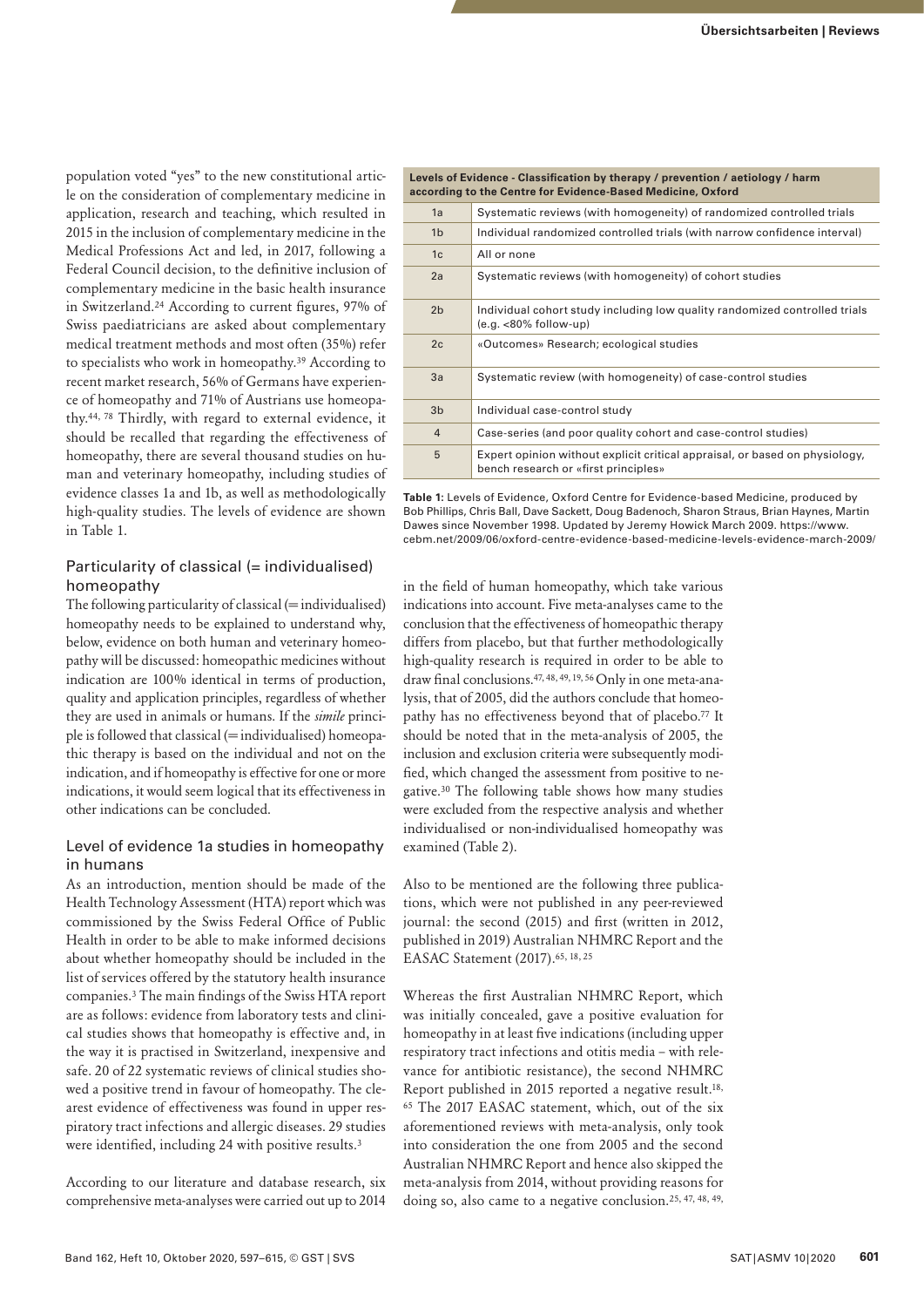**Publication**

Publication

**Kleijnen et al**

Kleijnen et al

**Linde et al**

Linde et al

**Linde et al**

Linde et al

**Cucherat et al**

**Cucherat et al** 

**Shang et al**

Shang et al

**Mathie et al**

Mathie et al

**Second Aus-tralian**  Second<br>Aus-tralian<br>NHMRC<br>Report **NHMRC** 

2015

**EASAC Statement**

First<br>ustralie<br>Report<br>Report **Australian NHMRC** 

2019 (2012)

2017

2014

2005

2000

1999

1997

1991

**Year**

| Level of                                            | Peer-reviewed                 | Inclusion and exclusion criteria:                                                                                                                                                         | <b>Studies</b>              | Homeopathic    | methodology        |           |
|-----------------------------------------------------|-------------------------------|-------------------------------------------------------------------------------------------------------------------------------------------------------------------------------------------|-----------------------------|----------------|--------------------|-----------|
| Evidence                                            | journal                       | Methods of the individual publications<br>described in the section Material and                                                                                                           | excluded from ana-<br>lysis | individualized | non-individualized | Valuation |
| meta-analysis<br>review +<br>1a: syst.              | <b>BINJ</b>                   | of 107 studies, 105 were considered                                                                                                                                                       | 2%                          | $\times$       | $\times$           |           |
| meta-analysis<br>1a: syst. re-<br>view+             | Lancet                        | of 119 studies, 89 were considered                                                                                                                                                        | 25%                         | $\times$       | $\times$           |           |
| meta-analysis<br>1a: syst. re-<br>view <sub>+</sub> | J Clin Epide-<br>miol         | of 89 studies, 10 were considered                                                                                                                                                         | %68                         | $\times$       | $\times$           |           |
| meta-analysis<br>1a: syst. re-<br>view+             | Pharmacol<br>Eur J Clin       | of 118 studies, 17 were considered                                                                                                                                                        | 9698                        | $\times$       | $\times$           |           |
| 1a: syst. re-                                       |                               | of 165 studies, 110 were considered                                                                                                                                                       | 33%                         | $\times$       | $\times$           |           |
| meta-analysis<br>$v$ iew +                          | Lancet                        | not described in methodology: subsequent<br>reduction from 110 to 8 studies                                                                                                               | $93\%$                      |                | ×                  |           |
| meta-analysis<br>review +<br>1a: syst.              | Syst Rev                      | 22 were considered<br>of 32 studies                                                                                                                                                       | 31%                         | $\times$       |                    | +         |
| 1a: syst.<br>review                                 | $\frac{8}{\pi}$               | i.a. at least 150 study participants & Jadad<br>Not used in any other systematic review.)<br>(Criteria deliberately chosen in this way?<br>of 176 studies, 5 were considered<br>score 5/5 | 9/0.6                       | $\times$       | $\times$           | T         |
|                                                     | ŠΡ                            | Australian NHMRC report 2015, among others<br>No definition of inclusion/exclusion criteria,<br>Based on Shang et al. 2005 & Second<br>no systematic review.                              | 93/97%                      | $\times$       | $\times$           |           |
| 5: Expert<br>opinion                                | $\mathop{\text{SO}}\nolimits$ |                                                                                                                                                                                           | $76\%$                      | $\times$       |                    |           |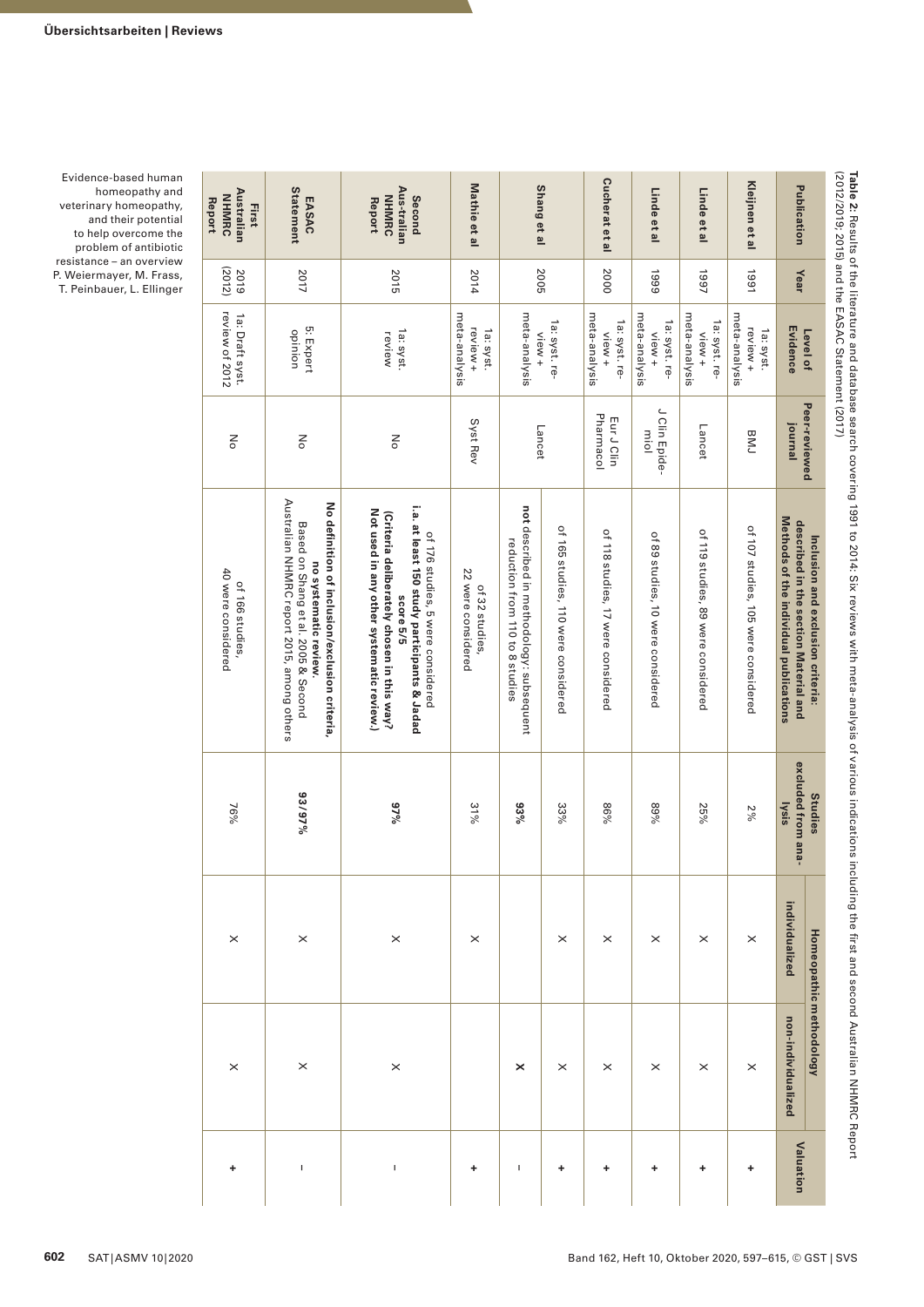19, 56, 77, 65 It is debatable whether the second Australian NHMRC Report, without peer review, using rather unconventionally elected, non-EBM-conforming inclusion criteria, and the EASAC statement, without peer review and selective references, should have been classified as complying with EBM criteria.65, 25

To assess the study quality of meta-analyses of RCTs, the internal validity of randomized controlled studies is evaluated. In the various meta-analyses listed above, different instruments were used for this purpose: the (now outdated) Jadad Score and a separate scale for assessing internal validity.47, 48, 49, 19 In the 2005 review with meta-analysis, study quality was assessed using criteria similar to the Jadad score. In the review with meta-analysis by Mathie et al. from 2014, as well as in the later ones from 2017, 2018 and 2019 – these are not included in the table, but are briefly discussed below – modern Cochrane tools were used, supplemented with a differentiated classification of bias categories (to assess the risk of bias).77, 56, 58, 59, 57

The review programme by Mathie et al. from 2014, 2017, 2018 and 2019 differs significantly from earlier systematic reviews.56, 58, 59, 57 All four reviews with meta-analysis also cover different medical indications, but a distinction is made according to homeopathic methodology (individualised or non-individualised) and according to comparison group (placebo or other than placebo). The 2014 review, including meta-analysis, found effectiveness for individualised homeopathy compared to placebo.56 It was shown that the homeopathic medicines prescribed in the context of individualised homeopathy have small, specific treatment effects. For the three highest quality studies, there was also a statistically significant effect for homeopathy (OR= 1.53 for n= 22, (95% confidence interval (CI)= 1.22–1.91), OR= 1.98 for  $n=3$  (CI= 1.16–3.38)).<sup>56</sup> Such effect sizes correspond e.g. to those of fluoxetine for the therapy of severe depression, which is indispensable in clinical practice.56 The 2018 review with meta-analysis examined RCTs of individualised homeopathy compared to other than placebo, i.e. compared to no treatment, to other treatment or as a complementary form of therapy.59 Homeopathy as a complementary therapy showed statistical significance (pooled standardized mean difference (SMD=  $-0.26$ ; CI=  $-0.47-0.05$ ).<sup>59</sup> The results of these two systematic reviews with meta-analysis indicate the effectiveness of individualised homeopathy.56, 59 Non-individualised homeopathy was compared with placebo in the 2017 review with meta-analysis (54 RCTs) and found a statistically significant difference between the two groups  $(SMD = -0.33; CI = -0.44 - 0.21)$ . However, 28 of these studies were assessed as having 'high risk of bias' and evaluation of the subset of the three most reliable papers did not confirm the significant result.58

Furthermore regarding non-individualised homeopathy, the 2019 systematic review with meta-analysis (17 studies, three of which were evaluable) comparing with other than placebo, showed a small, non-significant effect (SMD=  $0.08$ ; p=  $0.46$ ) for the three equivalence or non-inferiority studies.57

# Literature review of evidence-based veterinary homeopathy

 According to our literature and database search, there are two systematic reviews (2014 and 2015) and one meta-analysis (2015) for veterinary homeopathy, covering various indications.53, 55, 54 One review (2014) and the meta-analysis showed evidence for the effectiveness of veterinary homeopathy compared to placebo.53, 54 The other review (2015) examined evidence from RCTs that were controlled with conventional medications; however, the study quality in this review was too low to give a meaningful answer.55 The single meta-analysis shows evidence for the effectiveness of veterinary homeopathy compared to placebo ( $p= 0.01$  for  $n= 15$ , pooled OR= 1.69 (CI= 1.12-2.56),  $p = 0.02$  for  $n = 2$ , pooled OR=  $2.62$  (CI= 1.13–6.05)).<sup>54</sup>

# A selection of the literature as representative as possible of the contribution of homeopathy to solving the problem of antibiotic resistance

The list of studies of levels of evidence 1a, 1b and 2c on the importance of human and veterinary homeopathy for the treatment of infections (Table 3) is only a small excerpt from the existing literature. The aim was to make a selection that was as representative as possible; only studies with levels of evidence 1a, 1b and 2c are included.

The results of experimental studies with both methodological strengths and weaknesses indicate the effectiveness of homeopathy in infections; furthermore, data from health services research examining the everyday suitability of homeopathy show the potential for a significant reduction in the use of antibiotics through homeopathic treatment. The following overview (table 3) shows in which studies homeopathic principles were followed.

#### Regarding the four studies of level of evidence 1a and 1b on the homeopathic treatment of infections in animals

While the conclusions differ, the results of the 2016 review on the effectiveness of homeopathy in infectious diseases in farm animals correspond to those of the re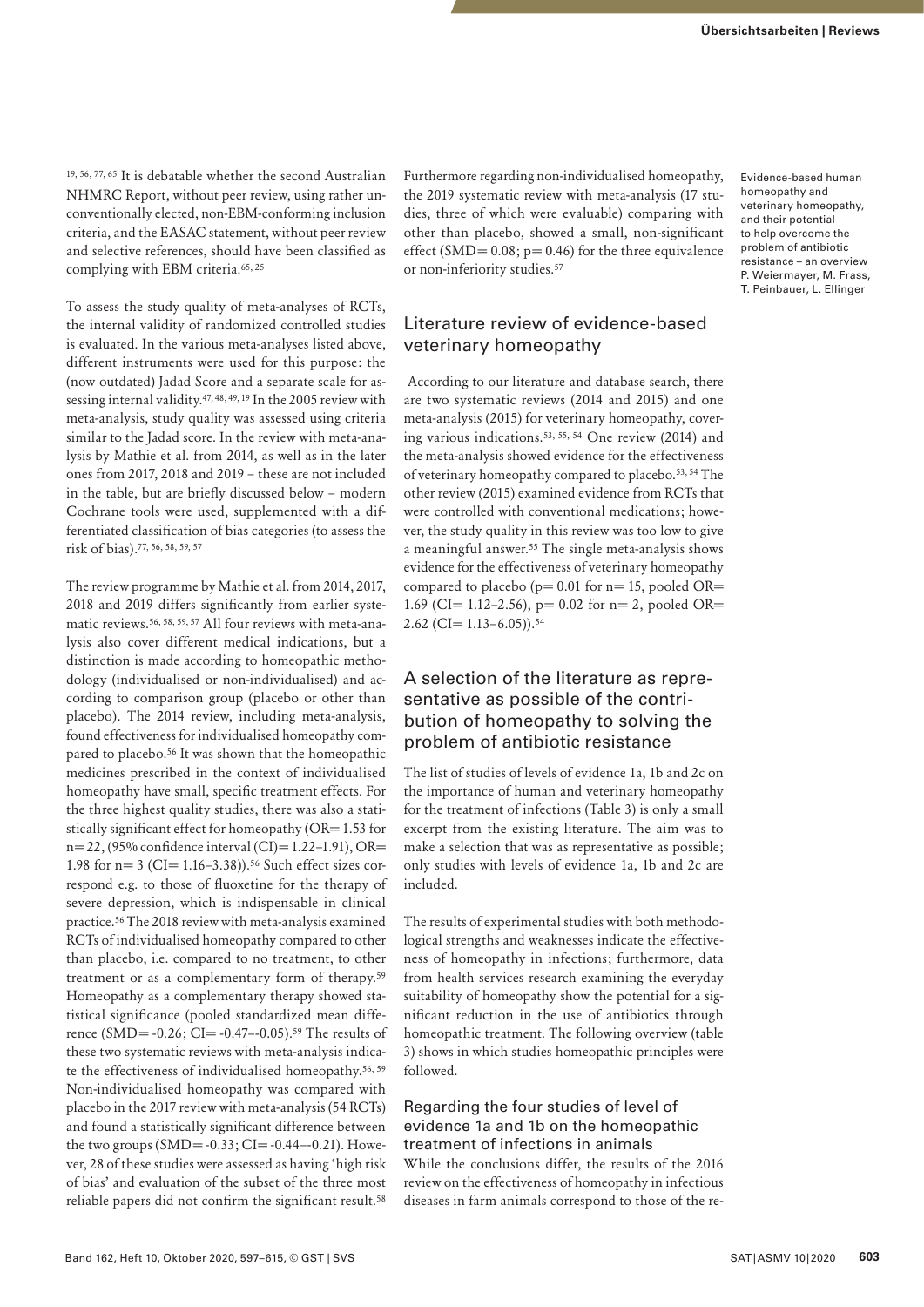Evidenzbasierte Veterinär-/ Homöopathie und ihre mögliche Bedeutung für die Bekämpfung der Antibiotikaresistenzproblematik – ein Überblick

P. Weiermayer, M. Frass, T. Peinbauer,L. Ellinger views of 2014 and 2015 (which are described in the literature review section on evidence-based veterinary homeopathy). They highlight the need for more methodologically high-quality studies in order to be able to draw firm conclusions and make any clinical recommendations.21, 53, 55

In the 2019 review, 32 studies on mastitis in cows were examined (date range 1982 to 2016) and a quality score was introduced, assessing for the first time homeopathic methodology. The eight studies with the highest quality concluded homeopathy to be effective.<sup>93</sup> This review reached the further conclusion that the suitable homeopathic medicine, the *simile*, must be individually selected for the individual treatment/prophylaxis. Also, a study in mastitis in cows caused by udder-pathogenic bacteria showed that, together with appropriate preventive measures and drying-off management, homeopathy enabled up to a 75% reduction in the use of antibiotics.<sup>93, 63</sup>

The 2010 double-blinded RCT investigating piglets afflicted by diarrhoea caused by *Escherichia coli (E. coli)* showed that significantly fewer piglets developed diarrhoea in the homeopathic group compared to placebo ( $p$ < 0.0001 at individual animal level;  $p= 0.0024$  at group level; linear model).12 In addition, the severity of the disease appeared to be lower and in the case of diarrhoea, its duration appeared to be shorter.12 In the 2015 meta-analysis on veterinary homeopathy and the reviews on veterinary homeopathy of 2014 and 2016, the study was classified as being of high methodological quality.53, 54, 21

In the RCT of 2018 regarding homeopathic alternatives to antibiotics for mastitis in cows, the authors underline a number of conditions in the conclusion, such as the need for good homeopathic practice according to classic homeopathic principles for successful therapy (not least because of certain weaknesses in their own study). They also point out the need for regular controls, a combined treatment with conventional medicine and homeopathy for mastitis caused by particular bacteria, and an initial homeopathic treatment until the results of the sensitivity testing are known.46

## Regarding the four studies of level of evidence 1a and 1b on the homeopathic treatment of infections in humans

The meta-analysis of 2003 on the individualised homeopathic treatment of childhood diarrhoea showed a significant reduction in the duration of the disease in 242 children aged six months to five years old in three double-blinded RCTs (Mean Effect Size Difference  $(MESD)= 0.66$  days, p= 0.008, CI= 0.16-1.15).<sup>42</sup>

In the review of 2005, the subgroup analysis of eight RCTs on acute respiratory tract infections showed effectiveness (OR=  $0.36$ , CI=  $0.26-0.5$ ), regardless of the

quality of the studies.77

The review of 2018, which examined the effectiveness and safety of homeopathy versus placebo or conventional therapy in children between 0 and 16 years of age with acute respiratory tract infections, showed a negative outcome for homeopathy.36 This example shows, once again, how inclusion and exclusion criteria can lead to contrary results in two systematic reviews for certain indications (in this case, acute infections of the respiratory tract). In the review of 2018, the study population was restricted to children, so that the negative result in terms of effectiveness was only based on two RCTs of homeopathic therapy, as shown in a study in 2019.<sup>36, 73</sup>

The effectiveness of homeopathic medicines in people with sepsis was studied in 2005.29 Seventy patients with severe sepsis received a homeopathic medicine or placebo in addition to standard therapy as part of a double-blinded RCT carried out in the intensive care unit.29 On day 180, the survival rate in the homeopathically treated group was statistically significantly higher than in the placebo group ( $p= 0.043$ ; Kruskal-Wallis test). The results could also be confirmed after an intention-to-treat evaluation ( $p= 0.0248$ ; Chi square test).<sup>29</sup>

Finally, it should be noted that the 2006 Swiss HTA report on homeopathy identified 29 studies of various designs in 5,062 patients with infections of the upper respiratory tract/allergy and described an overall positive result for homeopathy. Six of the seven controlled studies showed equivalence with conventional therapy; eight of the 16 placebo-controlled studies showed significance for homeopathy.3

#### Regarding the three studies of level of evidence 2c on the homeopathic treatment of infections in humans

The international, multicentric cohort study of 2007 compared homeopathic and conventional therapy for acute respiratory tract and ear diseases in primary care in 1,577 patients and showed no inferiority of the homeopathic treatment method in terms of complete recovery or significant improvement after 14 days (86.9% vs. 86.0%; p= 0.0003; Chi-square test, Fisher's exact test, Wilcoxon's rank sum test). A statistically significant earlier onset of improvement within the first seven days of treatment was observed, both in children ( $p= 0.0488$ ; Chi-square test, Fisher's exact test, Wilcoxon's rank sum test) and adults (p= 0.0001; chi-square test, Fisher's exact test, Wilcoxon's rank sum test) as well as a lower rate of side effects in adults (p 0.0032; chi-square test, Fisher's exact test, Wilcoxon's rank sum test).34

The prospective, controlled observational study of 2014 showed that patients who opted for a doctor with additional training in homeopathy for the treatment of in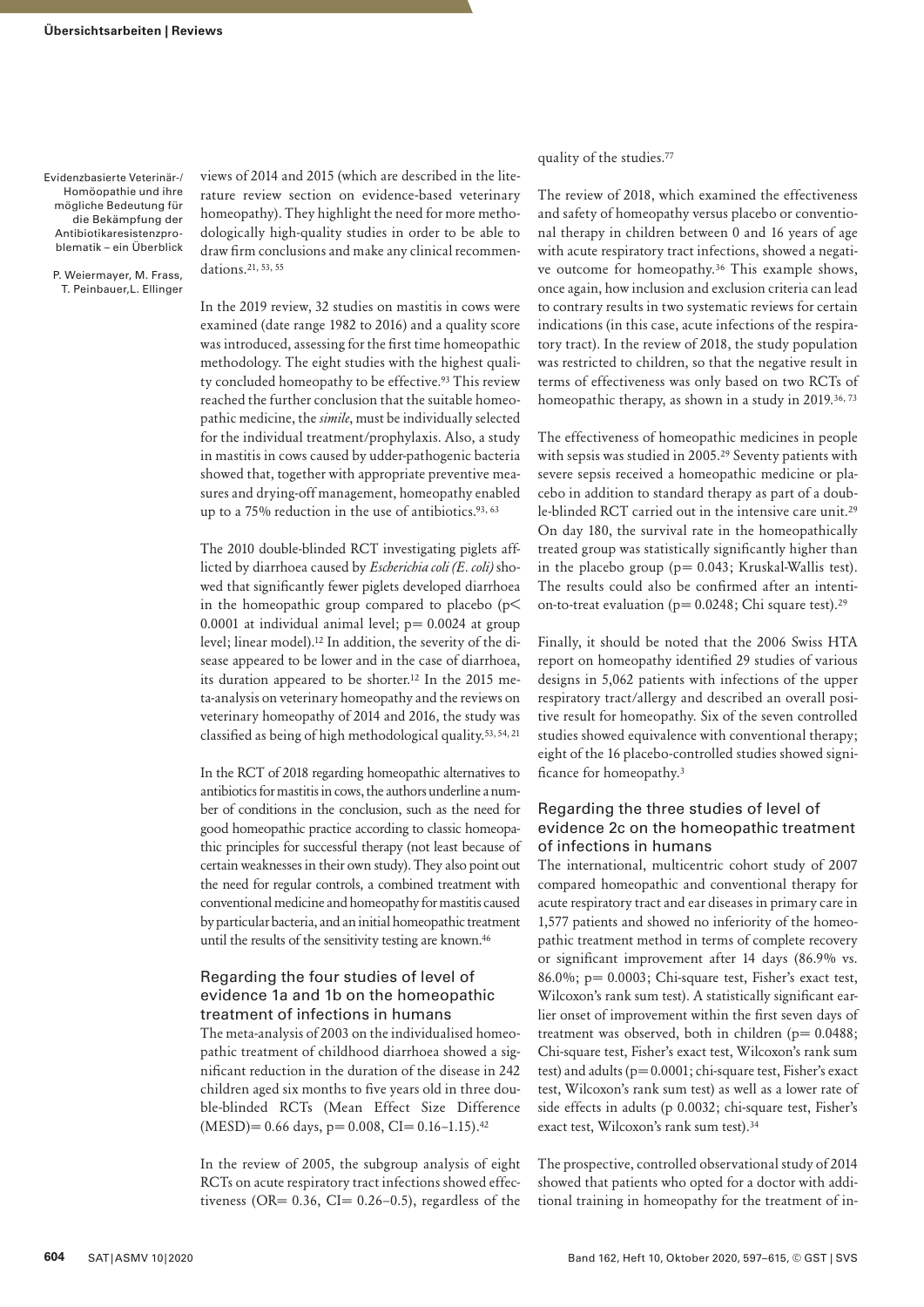Table 3: A selection of the literature as representative as possible of the contribution of homeopathy to the problem of antibiotic resistance **Table 3:** A selection of the literature as representative as possible of the contribution of homeopathy to the problem of antibiotic resistance

| Result                                          | **.                                         | ٠                      | +                           | $\overline{1}$                                | ٠                                      | ٠                                            | $\mathbf I$                              | ٠                               | +                                              | ٠                                            | ٠                                             | ٠                                                    | ٠                                                  | ٠                                                 |
|-------------------------------------------------|---------------------------------------------|------------------------|-----------------------------|-----------------------------------------------|----------------------------------------|----------------------------------------------|------------------------------------------|---------------------------------|------------------------------------------------|----------------------------------------------|-----------------------------------------------|------------------------------------------------------|----------------------------------------------------|---------------------------------------------------|
| homeopathic principles<br>Observation of        | Yes*                                        | Yes                    | Yes***                      | $\frac{1}{2}$                                 | Yes                                    | Yes*                                         | Yes                                      | Yes                             | Yes*                                           | Yes*                                         | Yes*                                          | Yes*                                                 | Yes*                                               | Yes*                                              |
| Investigated indication / Question / Population | Infectious diseases<br>Livestock            | Dairy cows<br>Mastitis | E.coli diarrhoea<br>Piglets | Dairy cows<br>Mastitis                        | Diarrhoea<br>Children                  | Acute respiratory tract infections<br>Humans | Respiratory tract infections<br>Children | Humans<br>Sepsis                | Respiratory tract and ear<br>infections Humans | Upper respiratory tract infections<br>Humans | Antibiotic consumption GP practices<br>Humans | Large animal practice treatment number<br>Dairy cows | Large animal practice antibiotic<br>use Dairy cows | Large animal practice antibiotic<br>use Livestock |
| Peer-reviewed journal                           | Vet Rec                                     | Open Agricult          | Homeopathy                  | Vet Rec                                       | Pediatr Infect Dis                     | Lancet                                       | Cochrane Database<br>Syst Rev            | Homeopathy                      | <b>BMC Complem Altern M</b>                    | PLoS One                                     | <b>LMB</b>                                    | Homeopathy                                           | J Dairy Sci                                        | Complement Med Res                                |
| Level of Evidence                               | syst. review                                | syst. review           | RCT                         | RCT                                           | S<br>Meta-analysis of<br><b>RCTs</b>   | syst. review +<br>meta-analysis              | syst. review                             | RCT                             | Observational study                            | Observational study                          | Ypr<br>Observational stu                      | Observational study                                  | Observational study                                | Ypr<br>Observational stu                          |
| Year                                            | 2016                                        | 2019                   | 2010                        | 2018                                          | 2003                                   | 2005                                         | 2018                                     | 2005                            | 2007                                           | 2014                                         | 2016                                          | 2016                                                 | 2016                                               | 2019                                              |
| Publication                                     | Doehring et al.                             | Zeise et al.           | Camerlink et al.            | Keller et al.                                 | $\overline{\overline{a}}$<br>Jacobs et | $\vec{a}$<br>Shang et                        | Hawke et al.                             | Frass et al.                    | Haidvogel et al.                               | Grimaldi-Bensouda et al.                     | Van der Werf et al.                           | Orjales et al.                                       | Stevens et al.                                     | Maeschli et al.                                   |
|                                                 | Level of Evidence 1a and<br>1b - veterinary |                        |                             | <b>Level of Evidence 1a and</b><br>1b - human |                                        |                                              |                                          | Level of Evidence 2c -<br>human |                                                |                                              | Level of Evidence 2c -<br>veterinary          |                                                      |                                                    |                                                   |

Evidence-based human homeopathy and veterinary homeopathy, and their potential to help overcome the problem of antibiotic resistance – an overview P. Weiermayer, M. Frass, T. Peinbauer, L. Ellinger

\*in a part of the included studies/veterinarians/doctors,

\*in a part of the included studies/veterinarians/doctors,<br>\*\*Conclusion contradicts that of the meta-analysis and of the reviews of 2014 and 2015,<sup>53,54</sup><br>\*\*\*prophylactic use  $^{**}$ Conclusion contradicts that of the meta-analysis and of the reviews of 2014 and 2015, $^{\rm 53,54}$ \*\*\*prophylactic use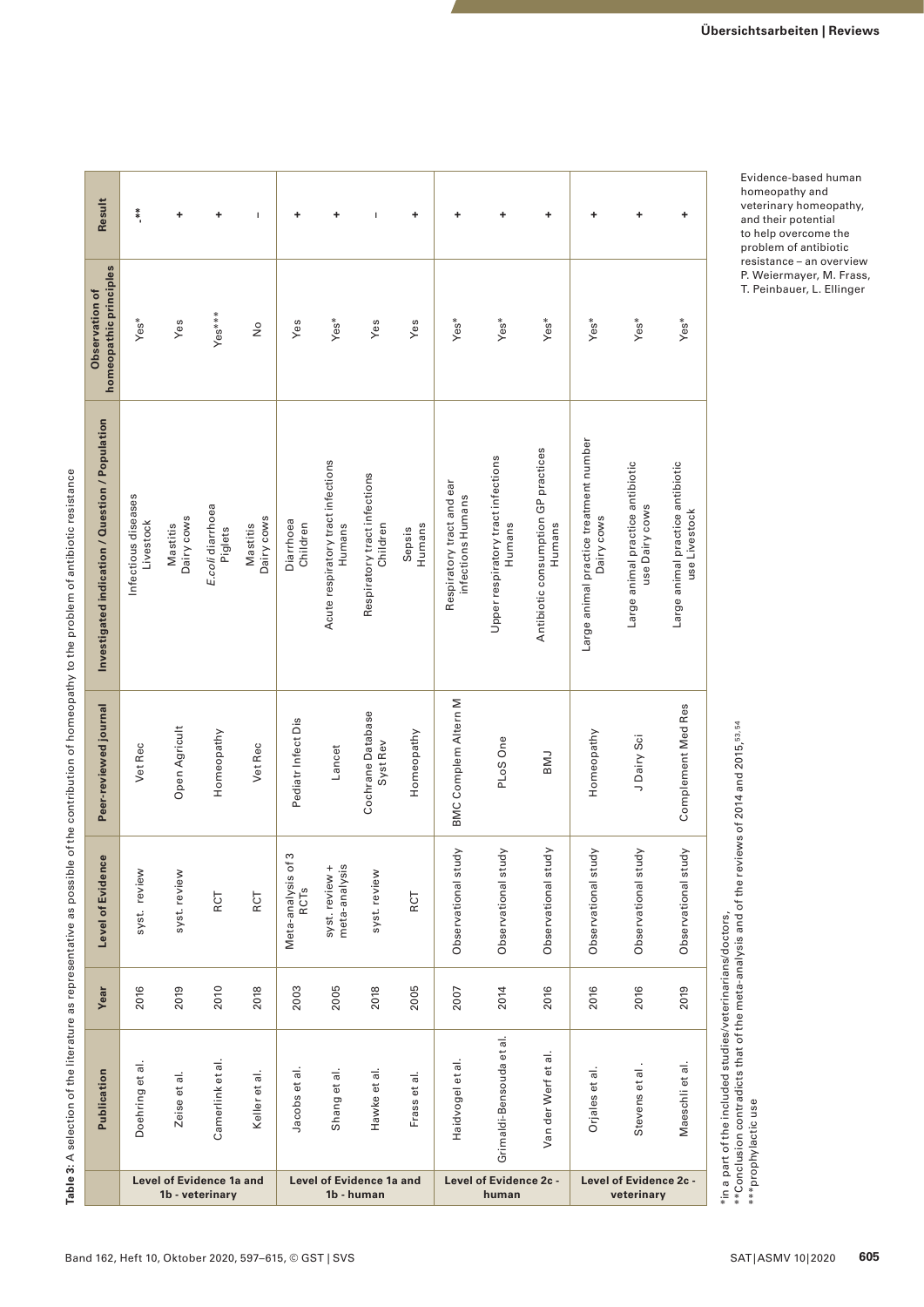fections of the upper respiratory tract, were prescribed significantly fewer antibiotics (OR=  $0.43$ ; CI=  $0.27 0.68$ ; n= 518) and antipyretic/anti-inflammatory medicines (OR=  $0.53$ ; CI=  $0.38-0.76$ ) with the same effectiveness of the therapies (OR=  $1.16$ ; CI=  $0.9-3.2$ ) and fewer side effects.32

In 2016, the number of antibiotics prescribed by general practitioners with and without complementary medicine training was compared in the UK. Results showed that doctors with additional training have a significantly lower prescription rate of antibiotics (RR= 0.78; CI=  $0.64 - 0.97$ ).<sup>81</sup>

#### Regarding the three studies of level of evidence 2c on the homeopathic treatment of infections in animals

In the study of 2016 (number of treatments) in organic dairy farms that had their animals treated with homeopathy, the number of treatments required was 0.13 per animal per year, compared to 0.54 in farms that had their animals treated exclusively conventionally.67 A noteworthy side result of the study was that 83% of the farmers were satisfied with the effectiveness of homeopathy.67

In the observational study of 2016 (antibiotic use) it was shown that dairy farms that treated mastitis homeopathically, used selective drying-off therapy and participated in a herd health management programme supervised by a veterinarian, had lower antibiotic use than those where this was not applied ( $p \le 0.05$ ; multivariable linear regression analysis).79

The current observational study of 2019 was able to show that in the course of the Kometian project in Switzerland, which involved complementary medical, predominantly homeopathic therapy, the antibiotic treatment incidence on farms was significantly decreased (p< 0.001; Wilcoxon signed rank test), down from 27 treatments per 100 animals to 18 in the first year.<sup>51</sup>

## Case report

Finally, a case report on the possibilities of individualised homeopathy as a successful therapeutic approach to antibiotic resistance should be cited: the case report documents the course of a wound healing disorder in a four-year-old trotter gelding, associated with antibiotic-resistant bacteria. The patient failed to respond to antibiotic therapy based on gentamicin (6.6 mg/kg/ q24h iv, Gentavan®, Vana GmbH, Vienna, Austria) and penicillin (30,000 IU/kg/q6h iv, penicillin G-sodium®, Sandoz GmbH, Kundl, Tyrol, Austria) for 12 days followed by oral administration of sulfadiazine sodium

and trimethoprim (15 mg/kg/q24h, po, Equibactin®, Produlab Pharma BV, Raamsdonksveer, the Netherlands).91 A bacteriological examination of a deep wound swab and sensitivity testing revealed Oxacillin-resistant *Staphylococcus haemolyticus* and *Actinobacillus equuli,* 14 days after the start of therapy*.* 91

At the first homeopathic treatment the wound showed inflammation, oedema, putrid discharge and a seroma. The horse was treated with classical homeopathy. By the second day improvement was already evident as the signs of pain had subsided. Ten days after the start of therapy, the edges of the wound had become soft, there was no pus, no swelling, no oedema or seroma. Five weeks after the start of therapy, the wound was completely closed. The homeopathic medicine Silicea terra was chosen on the basis of the following symptoms: emaciation despite appetite, malnutrition in the past, purulent wound infection with noticeably hardened wound edges. These physical signs of disease combined with the sensitive, cautious character of the animal led to the *simile*, the homeopathic medicine that best reflects both the physical manifestation of the disease and the nature of the patient.91 The homeopathic medicine Silicea terra C30 was administered: three globules every 24 hours on three consecutive days, per oris. (Silicea terra C30, Homeocur, Retz, Austria). In this case the homeopathic medicine was administered on an individual basis, being one of many homeopathic medicines that can be effective in the treatment of purulent wound healing disorders associated with antibiotic-resistant bacteria. Depending on the individual case, other homeopathic medicines can be used for such a disorder.91

#### **Discussion**

In view of the global threat posed by antibiotic resistance , the recommendations of the EU Commission in the current One Health Action Plan for research in the field of complementary medicine, as well as the calls of WHO to integrate complementary medicine into national health care systems, based on basic principles of homeopathy, and its legal and scientific foundations, this narrative review aims to examine the following question: how does the current scientific evidence of homeopathy compare with a) the current reporting by scientific organizations, b) conventional medicine and c) data from RCTs versus data on suitability for everyday use, the so-called Real World Data?26, 92

Based on the facts a) that homeopathic medicinal products without indication are 100% identical with regard to production, quality and principles of application, regardless of whether they are used in animals or humans and b) that if the *simile* principle is adhered to and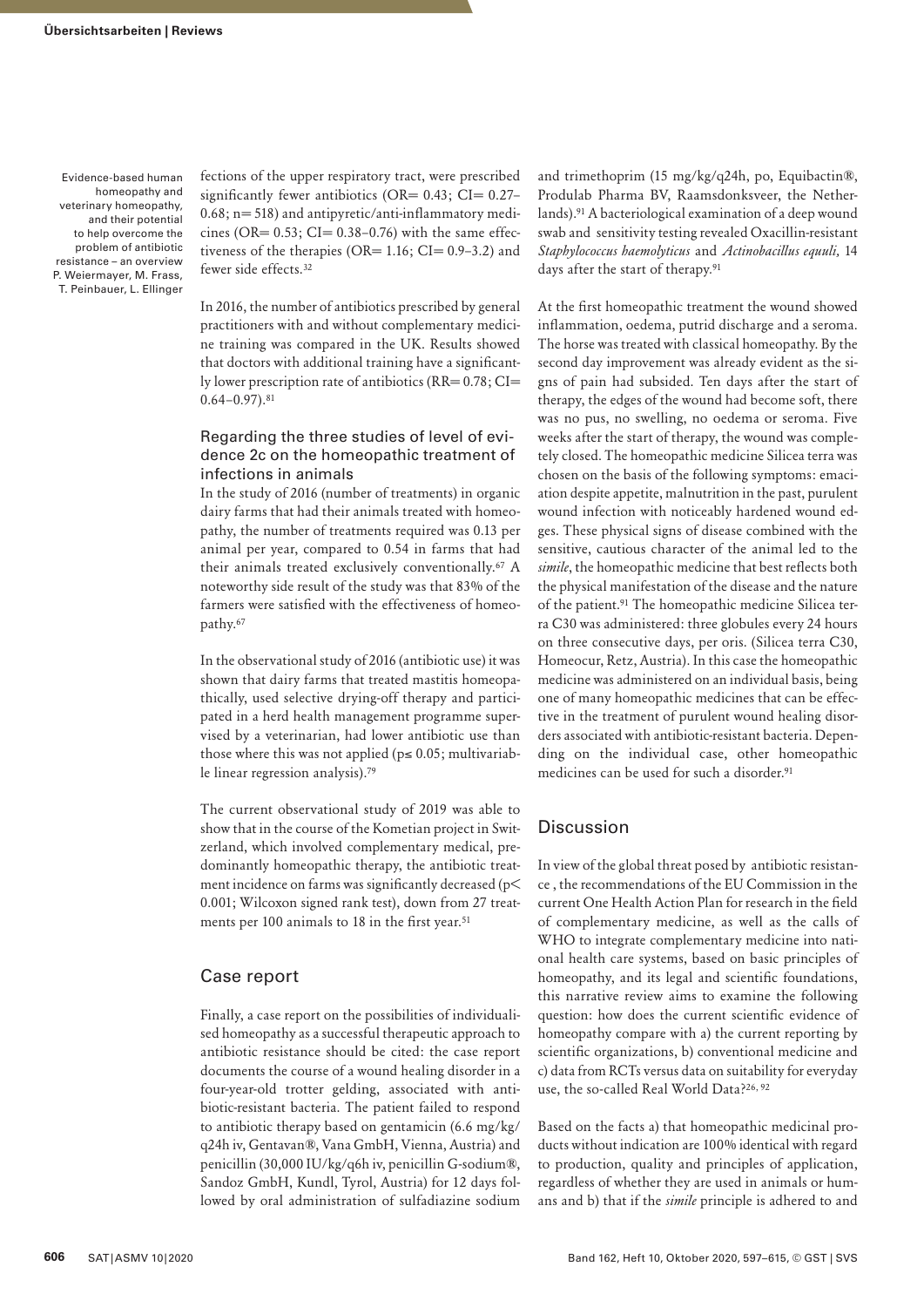the proof of effectiveness of individualised homeopathy in one or more indications is available, the logical consequence seems to be that it can be concluded that it is effective in other indications and, c) that the authors of the EASAC statement discuss human and veterinary homeopathy simultaneously in their statement, the discussion of the evidence in human and veterinary homeopathy seems to lay the foundations for a comprehensive presentation of the evidence on homeopathy.

#### a) First and second Australian NHMRC report and EASAC statement

The first Australian NHMRC Report of 2012 showing 'encouraging evidence for the effectiveness of homeopathy' in at least five indications was kept under lock and key and was only published at the end of August 2019 after pressure from an international consortium of scientists, patient associations, and medical and veterinary associations.18

A closer examination of the second Australian NHMRC Report published on the NHMRC website in 2015 showed that 176 studies were initially identified. In addition, the NHMRC required a very high level of quality (Jadad score 5/5) and a minimum number of 150 participants for the studies to be considered 'reliable'.65, 27 This inclusion criterion is surprising, as the sample size calculation depends on the expected difference in the effect size. In addition, it can be assumed that no ethics committee would approve studies in which a certain number of cases is stipulated, especially if fewer study participants would be sufficient due to the sample size calculations. In addition, the NHMRC itself regularly conducts studies with [fewer than 150 participants](https://www.hri-research.org/resources/homeopathy-the-debate/the-australian-report-on-homeopathy/australian-report-faqs) – examples are the NHMRC information paper on the effects of lead on human health, which included studies with participant numbers ranging from 52 to 780, or the clinical guidelines of the NHMRC for management of borderline personality disorders, which included studies with at least 16 patients.<sup>66, 64, 27</sup> Nor does Cochrane (an international network for the improvement of the scientific basis for decisions in the health system) exclude RCTs solely on the basis of the number of study participants.15 These scientifically unjustifiable inclusion and exclusion criteria of the NHMRC led to the fact that only [five studies remained that were regarded as](https://www.hri-research.org/resources/homeopathy-the-debate/the-australian-report-on-homeopathy/australian-report-faqs)  ['reliable](https://www.hri-research.org/resources/homeopathy-the-debate/the-australian-report-on-homeopathy/australian-report-faqs)' which were all classified as negative with the conclusion that there is no «reliable» evidence of effectiveness of homeopathy for any indication.<sup>65</sup> It seems that other, non-scientific reasons, led to this negative reporting. Only the second Australian NHMRC report received a lot of media attention, as did the EASAC statement from 2017.

Regarding the statement of EASAC 'Homeopathic products and practices: assessing the evidence and ensuring

consistency in regulating medical claims in the EU', the following points should be emphasized:25 In the introduction, the authors declare that the aim of the statement is to reinforce criticism of health and scientific arguments made against homeopathic medicinal products.25, 27 It can be concluded that objective reporting was not the aim. EASAC's criticism is also directed against the current EU law on homeopathic medicinal products, EU Directive 2001/83.25, 27 A recent jurisprudence paper shows that the medicinal safety demanded by EASAC has already been met by EU Directive 2001/83.88 The information on the websites of the Swiss Agency for Therapeutic Products (Swissmedic), the Austrian Federal Office for Safety in Health Care (BASG) and the German Federal Institute for Drugs and Medical Devices (BfArM) are good examples of how EU law is implemented accordingly.76, 4, 8 EASAC's approach to explain the successful practical application of homeopathic medicines by the placebo effect, and to simply summarise the results achieved in clinical studies as 'poor study design (...) or publication bias' falls short of the mark. By definition, placebo effects include all positive psychological and physical reactions that are not due to the [specific effectiveness](https://de.wikipedia.org/wiki/Therapeutische_Wirksamkeit) of a treatment, but to its psychosocial context.90 Particularly in view of the successes of veterinary homeopathy, where the person administering the medicine in many cases does not come into direct contact with the animal, e.g. when administering homeopathic medicines via the drinking water - common practice in farm animal practice - the statement, the effectiveness of homeopathy is based on the consideration for the patient is not tenable. In addition, EASAC did not examine the studies summarized in the statement in detail.25 It can be stated that the review with meta-analysis of 2014 and the criticisms of the review of 2005 were not taken into account in the EASAC statement.<sup>56, 30, 50, 77, 25</sup> The review with meta-analysis of 2014, which could have been included in the EASAC statement as the most current at the time and only included studies on individualised (= classical) homeopathy, in contrast to the previously published reviews, showed a chance of the effectiveness of homeopathic medicines with individualised use, which is 1.5 to 2 times higher than placebo.<sup>56</sup> Of the previously published reviews with meta-analysis, only the negative result of the one of 2005 is based solely on studies with non-individualised homeopathy. The sensitivity analysis carried out in the meta-analysis of 2014 confirms the positive result, while a sensitivity analysis of the meta-analysis of 2005 later performed by other authors could not confirm the negative result; the authors themselves did not carry out a sensitivity analysis.<sup>56, 77, 50</sup> In addition, in the meta-analysis of 2005, there were not 110 homeopathic and 110 matched (i.e. matching in criteria such as indication) conventional studies evaluated as indicated, but only six conventional studies in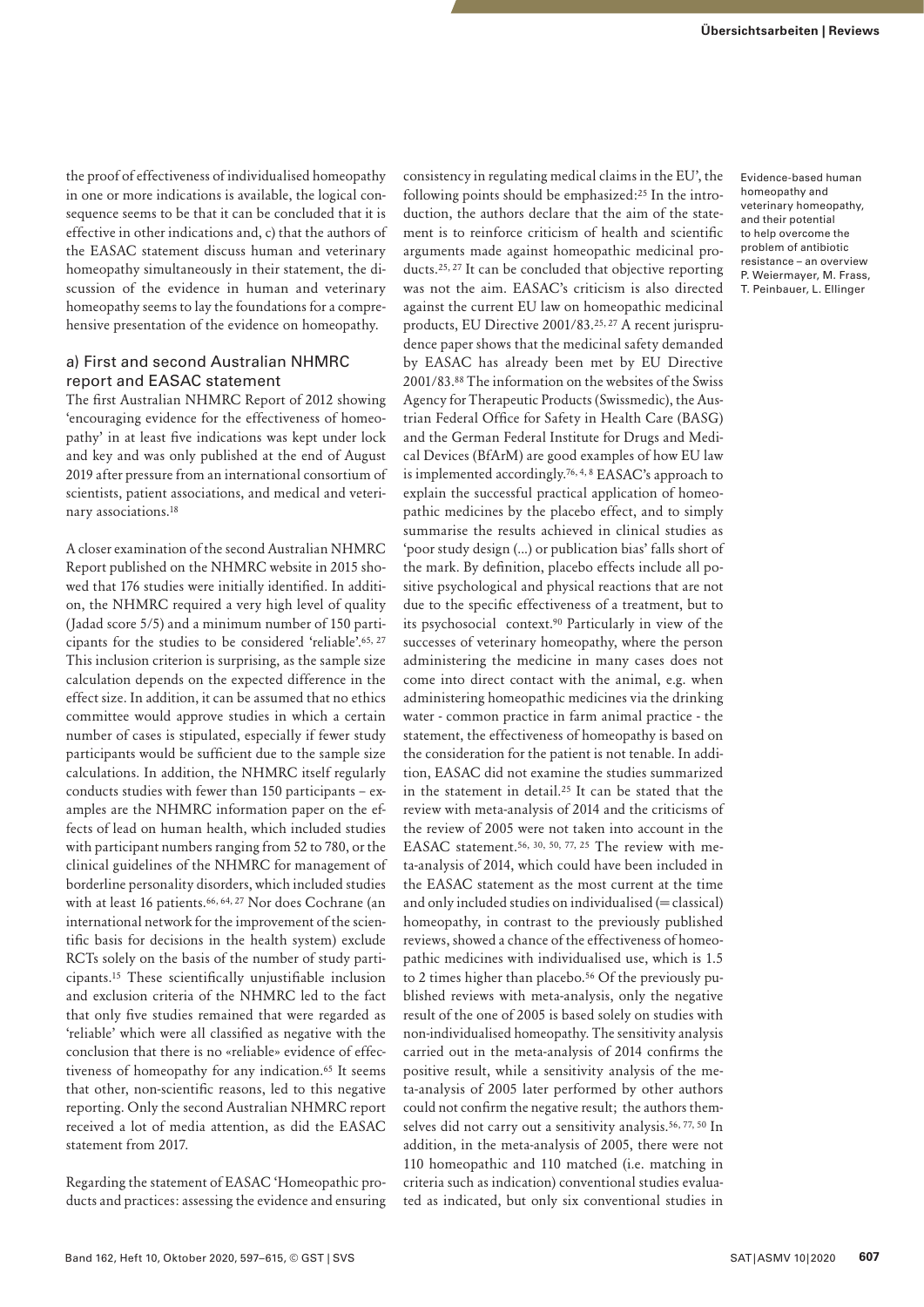indirect comparison to eight homeopathy studies. This subsequent modification of the inclusion and exclusion criteria changed the evaluation from positive to negative.30 Overall, 93% of the studies were excluded. Reasons for the exclusion (also of further methodologically high-quality scientific work of level of evidence 1a) were not given in the EASAC statement.25, 47, 48, 49, 19, 56 The EASAC statement focuses mainly on the second Australian NHMRC Report and the review of 2005.25, 65, 77 The 2010 House of Commons Science and Technology Committee Report «Evidence check 2: Homeopathy» was also mentioned. 38 This report was also politically motivated and after being signed by only four members of the committee, was promptly rejected after a «House of Commons Early Day Motion» signed by 70 members of parliament (MPs).38, 27 The question, whether the second Australian NHMRC report, with its lack of peer review, very unusually and deliberately chosen, non-EBM-compliant inclusion criteria, and the EASAC statement, with its lack of peer review and selective references, are appropriately rated with EBM criteria can therefore be answered with 'No'.65, 25

In conclusion, we suggest that it was not scientific honesty, but a fundamental rejection of homeopathy – in view of the perceived lack of plausibility regarding the active principles of homeopathy – that led to the reports and statements discussed. Nevertheless, the evidence determined and published according to the usual scientific criteria speaks in favour of the effectiveness of homeopathy.<sup>61, 73</sup>

#### b) In comparison with the external evidence of conventional medicine, the following should be noted

A 2007 review of Cochrane reviews of predominantly conventional therapies revealed that 96% of all systematic reviews call for more methodologically high-quality research.<sup>23</sup> 49% of these publications present results that do not allow any conclusions to be drawn about the benefit/harmfulness of the examined intervention. According to this review, 7% of all medical procedures are actually harmful.23 Only 1.38% of conventional therapies are definitely effective, 43% are classed as effective, but the studies show methodological deficiencies. Based on the results of the meta-analyses of 2014, 2017, 2018, 2019, homeopathy should be classified provisionally in the group of therapies (conventional 44%: 1.38% plus 43%), which are effective but need further research.56, 58, 59, 57, 23

#### c 1) Demands for further methodologically high-quality homeopathic studies

The prerequisite for carrying out methodologically high-quality studies on individualised homeopathy is that the principles of homeopathy are taken into account, since the selection of the *simile* is decisive for the effectiveness of the homeopathic treatment, because only an application *lege artis* can be effective for the respective patient. If the individually appropriate homeopathic medicine, the *simile*, is not selected by appropriately trained and experienced homeopathic doctors/veterinarians according to the basic homeopathic principles, it is unlikely that the desired effectiveness will follow. In a study from 2008 it was shown that, for the successful application of individualised homeopathy, the basic principles – i.e., individualised selection of a homeopathic medicine tested on a healthy individual according to the principle of similarity – must be taken into account.70 In this sense, it is appropriate to cite the underlying additional training of the respective authors in publications on homeopathy.

The limit of the present study is the narrative nature of the review, it is not a systematic review. However, there are already sufficient systematic reviews of human medical homeopathy in existence (current review programme 2014, 2017, 2018 and 2019).56, 58, 59, 57 A systematic review for veterinary homeopathy is currently not feasible due to two missing prerequisites: a) First, in 2016, the model validity of RCTs on individualised homeopathy was examined.<sup>60</sup> This model would have to be adapted to the RCTs on individualised veterinary homeopathy before carrying out a corresponding systematic review and meta-analysis on individualised veterinary homeopathy, encompassing various indications; b) secondly, there is a lack of a large number of methodologically high-quality RCTs carried out in accordance with the principles of homeopathy and the guidelines for randomized controlled studies.89 Indeed, these can only be carried out at university institutions with the availability of public, independent research funds. The classic double-blind RCT is designed for a specific experimentally created examination situation: testing a medicine for a specific indication. If this experimental approach, which has been used with some success for research in conventional medicine, is adapted to homeopathic research, there are some further challenges – in addition to those of the RCTs in conventional medicine with regard to the transferability of the results to everyday practice. In homeopathic research, which follows an individualised methodology, due to the iterative procedure of finding homeopathic medicines and the different assessment of the course and the success of the therapy (e.g., first improvement of the general condition, only then improvement of the local pathology), further considerations must be taken into account. The points mentioned make it difficult to carry out RCTs in homeopathy, but do not make them impossible. As a simple model, diarrhoea due to *E. coli* in piglets is in principle well-suited to examining the effectiveness of homeopathic medicine using an RCT.12 On the other hand, the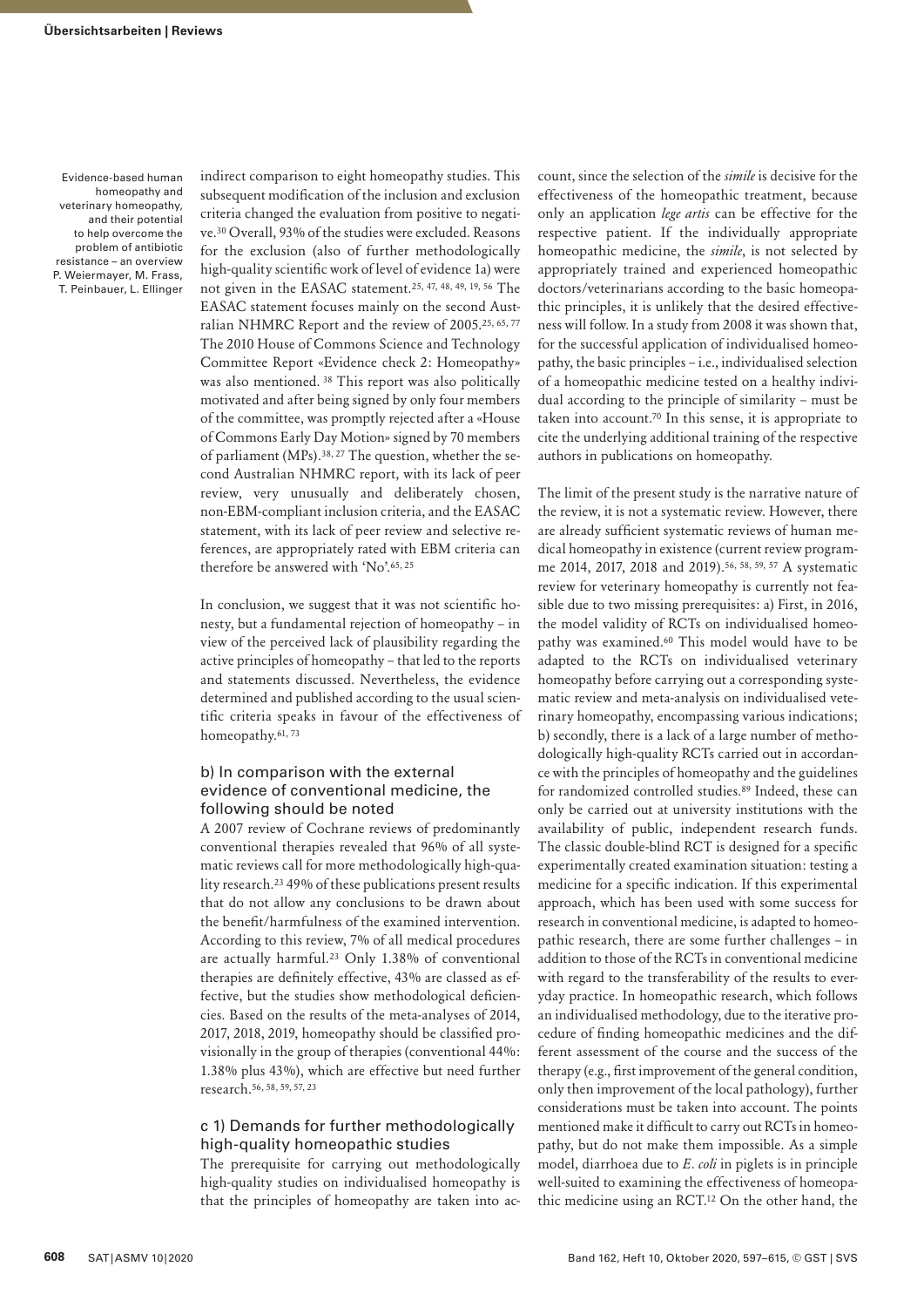importance of health care research in the form of pragmatic controlled studies (PCTs) should be emphasized for assessing the suitability of homeopathic and conventional medicines for everyday use.69 Regardless of the question of RCT or PCT, in studies other than placebo-controlled studies, it is of course generally important to ensure that homeopathic therapy is compared with state-of-the-art therapy.

#### c 2) Conclusion on the literature review of evidence-based homeopathy and on the most representative selection of literature on the contribution of homeopathy to the problem of antibiotic resistance: human and veterinary medicine

Five of the six meta-analyses on various indications up to 2014 came to the conclusion that the effectiveness of homeopathic therapy differs from that of placebo. Only the systematic review with meta-analysis of 2005 as well as the second Australian NHMRC report and the EASAC statement – the inadequacies of which were discussed above – showed no effectiveness of homeopathy. In contrast, in the review program from 2014, 2017, 2018, and 2019 out of a total of 131 original articles 13 RCTs with minimal risk of bias were identified.56, 58, 59, 57 Ten of these RCTs tested homeopathy in comparison to placebo and resulted in a mean OR of 1.68 (CI= 1.25–2.24; p< 0.001), i.e. a statistical significance for the effectiveness of homeopathy compared with placebo. Five of the 13 RCTs with minimal risk of bias also showed high reliable evidence.2, 40, 41, 16, 68 For individualised homeopathy in particular, effects are recognizable at all quality levels according to Cochrane criteria, also in the methodologically high-quality studies. However, as in the majority of the fields of human and veterinary medicine, further high-quality studies are also necessary in human and veterinary homeopathy. As for veterinary homeopathy, the review of 2014 and the meta-analysis of 2015 showed evidence of the effectiveness of veterinary homeopathy compared to placebo.

Regarding the results of the veterinary review of 2016, in which the authors conclude that, '... the use of homeopathy as an alternative to the use of antibiotics cannot be recommended as long as the evidence of effectiveness is not reproduced via RCTs...', it should be specified that – also due to the prohibition of identical studies by the Animal Experiments Act – not the requirement for a replication, but for further methodologically high-quality studies should be the basis for clinical recommendations.21 In addition, it should be taken into account that the cited recommendation of the authors of the review of 2016, which they relativize as described above, is not based on a meta-analysis, but only on a review of relevant literature.<sup>21</sup> The same findings apply to the 2017 review of non-antimicrobial treatments for mastitis in

cows.28 In addition, studies that include prophylactic use were excluded from this review. In summary, it can be stated that all authors identified the need for further methodologically high-quality studies and the single meta-analysis shows evidence for the effectiveness of veterinary homeopathy compared to placebo ( $p= 0.01$ ) for  $n= 15$ , pooled OR= 1.69 (CI= 1.12-2.56),  $p= 0.02$ for n= 2, pooled OR=  $2.62$  (CI=  $1.13-6.05$ )).<sup>54</sup>

The list of studies on the importance of veterinary homeopathy for the treatment of infections does not claim to be exhaustive. For every homeopathic treatment – as with every antibiotic therapy – it must be made clear that an optimization of husbandry, management and feeding is crucial for sustainable therapeutic success. The human homeopathic studies mentioned are also merely the most representative selection. Evidence of the effectiveness of homeopathy in treating infections is sufficient to justify further research in this field. A Cochrane review on the effectiveness of antibiotic therapy for the indication of acute respiratory tract infections in children shows a negative result yet the majority of antibiotics are generally prescribed in the indication of acute infections of the respiratory tract in humans. In this context, further studies in the field of homeopathy are absolutely essential.<sup>73</sup>

In addition to the results of studies to prove the effectiveness of homeopathy in infections, data from health services research, so-called 'real world data', clearly show the potential for a significant reduction in the use of antibiotics through homeopathic treatments. This is also the result of a narrative review of 2019, which examined the potential of complementary medicine with regard to a reduction of use of antibiotics. The review emphasizes the need for further research in order to be able to present more methodologically high-quality evidence on (cost) effectiveness;<sup>1</sup> a legitimate claim in view of the global threat posed by antibiotic resistance. In this specific area, further university studies are necessary in cooperation with homeopathic doctors and veterinarians, a requirement that is also supported by the published figures from 2018, of 50% unfounded or improper antibiotic use in veterinary medicine and supported by the 2019 reported 33,000 deaths in human medicine in the EU caused by infections with antibiotic-resistant bacteria.52, 13 Further literature references that could not be included in this review due to lack of space are available from the first author.

#### Conclusion

The current national laws (Switzerland, Austria, Germany) and the EU legislation guarantee the quality and safety of homeopathic medicinal products as well as the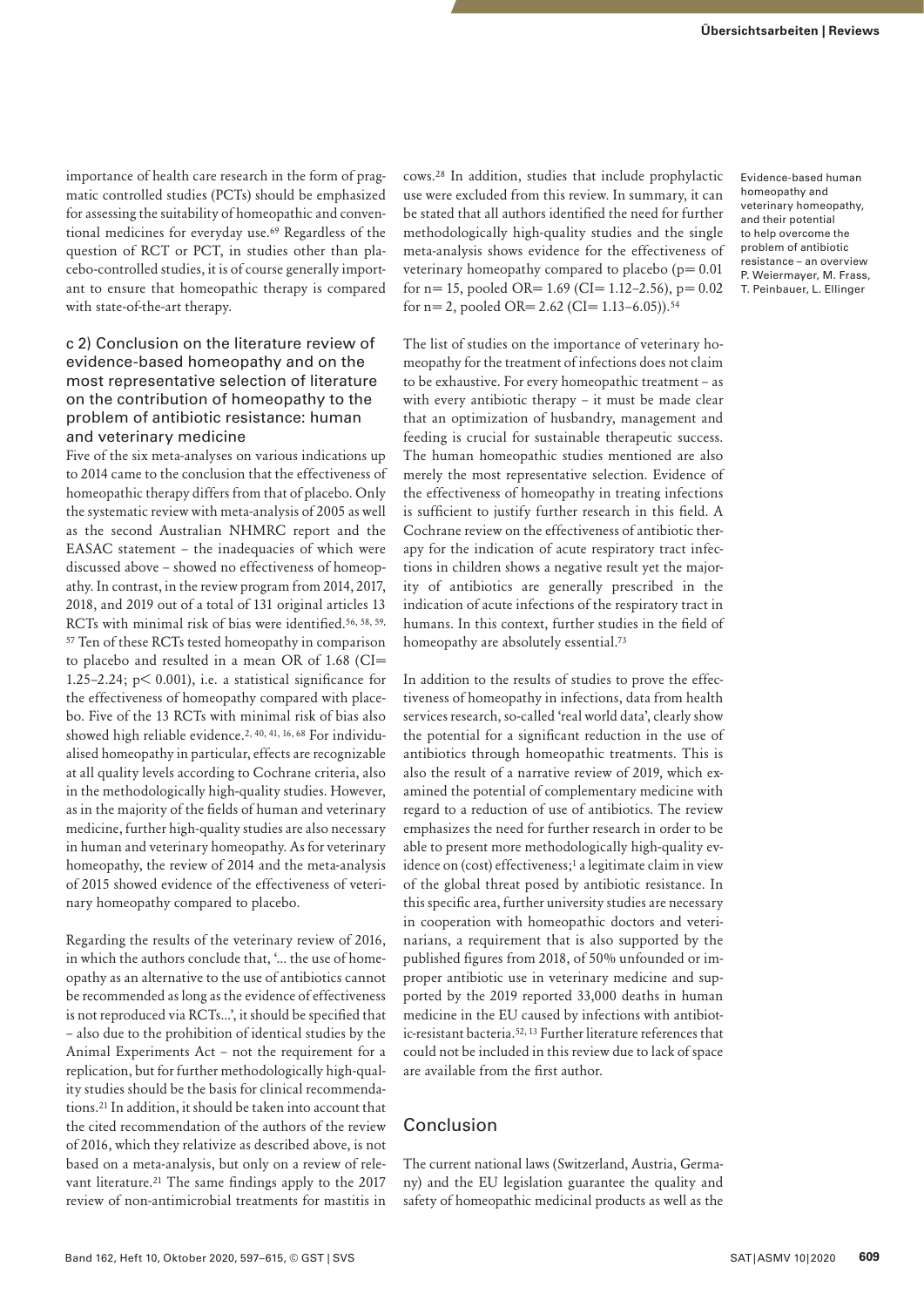safety of homeopathic therapies carried out *lege artis*.<sup>6, 8,</sup> 9, 11, 20, 31, 71, 82, 83, 84 Evidence for the effectiveness of human and veterinary homeopathy in general, and in particular in the treatment of infections, has been sufficiently proven to justify further research in this area. Five of the six meta-analyses on various indications up to 2014 (table 2) came to the conclusion that the effectiveness of homeopathic therapy differs from that of placebo.47, 48, 49, 19, 56 Only the systematic review with meta-analysis of 2005 and the second Australian NHMRC report, and the EASAC statement (all of which excluded over 90% of the studies from the analysis), claimed that homeopathy had no effect beyond placebo.77, 65, 25 A review of 2013 already confirmed that more than 90% of all studies had to be excluded in order to be able to conclude that homeopathy is not effective.<sup>33</sup> Effects on all quality levels according to Cochrane criteria are recognizable, especially for individualised homeopathy, even in the methodologically high-quality studies. Obvious non-scientific interests have consequently led to misinformation about homeopathy.61 In addition to studies to demonstrate the effectiveness of homeopathy in infections, data from health care research, so-called 'real world data', show the potential for a significant reduction in the use of antibiotics through homeopathic treatments (table 3). Not least because of the global threat posed by the problem of antibiotic resistance, both human homeopathy and veterinary homeopathy urgently need further methodologically high-quality studies. For the quality assurance of further studies, their implementation at university facilities is a prerequisite, which can only be made possible through the integration of complementary medicine including homeopathy at the universities. This necessary consequence and requirement in the interests of the patient is already expressed in the American consensus guidelines for an integrative veterinary medicine curriculum and is legally anchored in Switzerland by the Medical Professions Act for university teaching and research.<sup>62, 7</sup>

## Conflict of interest

All authors are practising doctors or veterinarians with additional training in homeopathy in addition to their scientific work and have no financial or economic conflicts of interest to declare.

#### Acknowledgements

We want to thank the following :

Homeopathy UK, London, UK for the sponsorship of the translation

The Faculty of Homeopathy, London, UK, in particular Veterinary Dean Peter Gregory BVSc VetFFHom MRCVS for organising the translation and final proof reading

Karin de Lange BSc DVM MRCVS for the translation services

Homeocur, Retz, Austria for the sponsorship of the formatting costs for publication.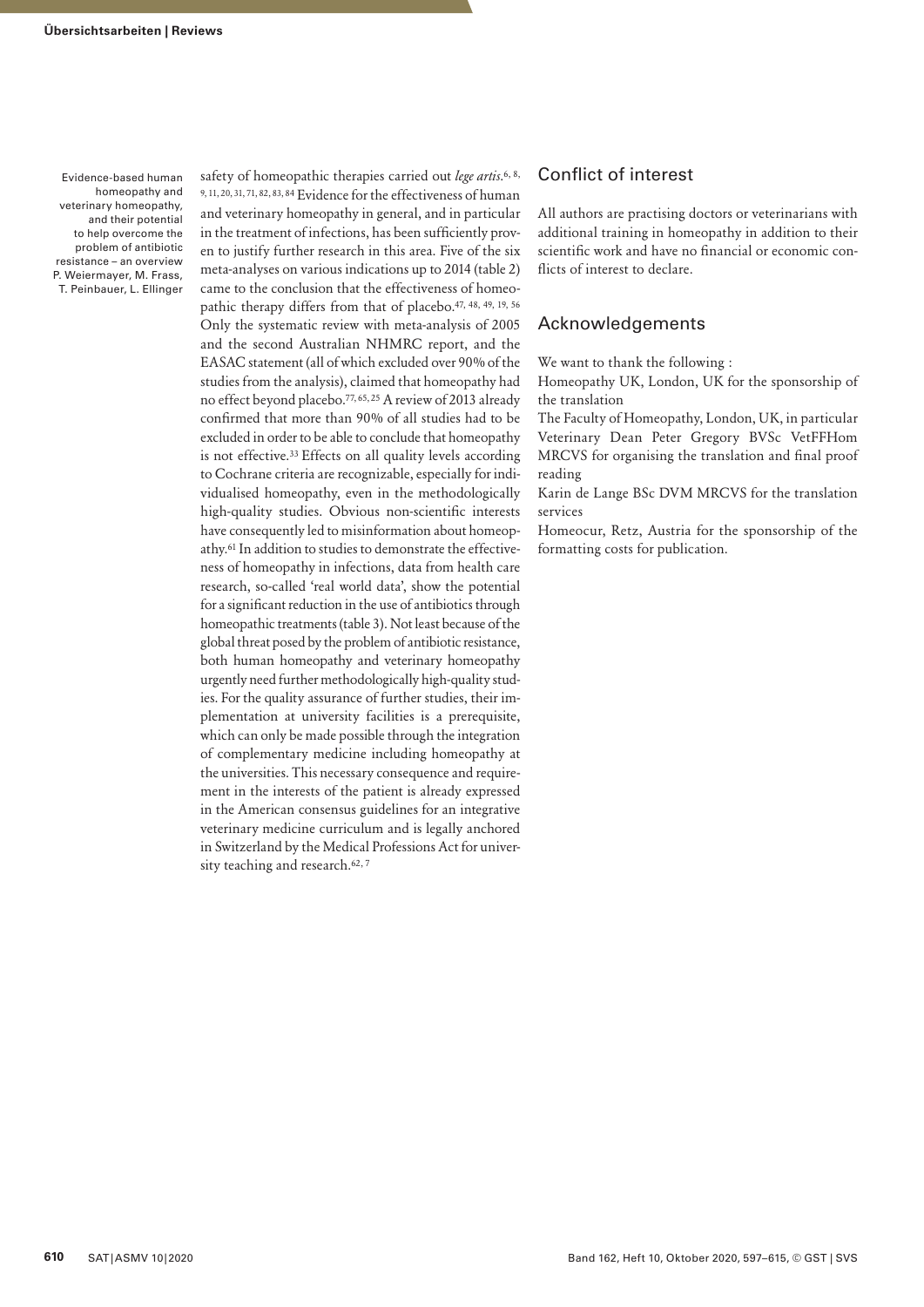# L'homéopathie et l'homéopathie vétérinaire fondées sur les faits et leur potentiel pour aider à surmonter le problème de la résistance aux antimicrobiens – un aperçu

Les principes de base de l'homéopathie et ses fondements juridiques et scientifiques sont discutés dans cette revue pour répondre aux positions de l'Organisation mondiale de la santé (OMS) et de la commission de l'Union européenne (UE) sur la médecine complémentaire. Selon l'OMS, le problème de la résistance aux antimicrobiens constitue une menace mondiale. Le plan d'action One Health actuel de la Commission européenne demande des recherches en médecine complémentaire et l'OMS exhorte les États membres à inclure la médecine complémentaire dans leurs politiques nationales de santé.

En ce qui concerne les preuves externes sur l'utilisation générale de l'homéopathie humaine et vétérinaire, des études de niveau de preuve 1a sont passées en revue. En se concentrant sur les preuves externes de l'utilisation de l'homéopathie dans les infections, certaines études de niveau de preuve 1a, 1b, 2c et un rapport de cas sont décrits plus en détail.

En conclusion, des preuves de l'efficacité de l'homéopathie humaine et vétérinaire en général et en particulier du traitement homéopathique des infections, sont disponibles. L'homéopathie individualisée démontre en particulier des effets à tous les niveaux de qualité selon les critères Cochrane, même dans des études de haute qualité méthodologique. Comme dans la plupart des domaines de la médecine et de la médecine vétérinaires, d'autres bonnes voire excellentes études sont nécessaires.

Conformément aux principes de l'homéopathie, d'autres essais de haute qualité méthodologique axés sur le traitement homéopathique des infections sont la prochaine étape logique. La sélection des *simile* (médicament homéopathique adapté individuellement) par des médecins/vétérinaires homéopathes dûment formés est essentielle pour l'efficacité de l'homéopathie. La mise en œuvre d'études dans les établissements universitaires est une condition préalable à l'assurance qualité. Par conséquent, une intégration plus poussée de l'homéopathie dans les universités est une condition nécessaire dans l'intérêt des patients.

**Mots clés:** Antibiotiques, résistance aux antibiotiques, preuves, homéopathie, homéopathie vétérinaire

# Evidenze basate sull'omeopatia veterinaria e il suo potenziale significato nell'affrontare il problema della resistenza agli antibiotici – una panoramica

In considerazione della minaccia globale rappresentata dal problema della resistenza agli antibiotici secondo l'Organizzazione Mondiale della Sanità (OMS) e della richiesta della Commissione dell'Unione Europea (UE) nell'attuale One Health Action Plan per la ricerca nel campo della medicina complementare, nonché della richiesta dell'Organizzazione Mondiale della Sanità di integrare la medicina complementare nei sistemi sanitari nazionali, i principi fondamentali dell'omeopatia e le sue basi giuridiche e scientifiche vengono discussi in questa panoramica. Per quanto riguarda le evidenze esterne sull'omeopatia umana e veterinaria in generale, verranno discussi gli studi al livello di prova 1a. Con particolare riguardo alle prove esterne sull'omeopatia per le infezioni, vengono descritti più dettagliatamente gli studi delle prove di livello 1a, 1b, 2c e in un caso di studio.

In sintesi, si può dire che ci sono prove dell'efficacia dell'omeopatia umana e veterinaria in generale e soprattutto nei trattamenti omeopatici delle infezioni. Ci sono prove di omeopatia individualizzata a tutti i livelli di qualità basati sui criteri di Cochrane, anche in studi metodologicamente di alta qualità, ma come nella maggior parte dei campi della medicina veterinaria e umana, sono necessari altri studi di buona/eccellente qualità.

Nel rispetto dei principi dell'omeopatia, il passo logico successivo è quello di effettuare ulteriori studi di alta qualità metodologica sul trattamento omeopatico delle infezioni. La scelta delle similitudini (il farmaco omeopatico adattato alle esigenze individuali) da parte di medici/veterinari omeopatici adeguatamente formati è un requisito fondamentale per l'efficacia dell'omeopatia. Inoltre, la realizzazione di studi presso le università è un requisito necessario per la garanzia della qualità. Di conseguenza, una migliore integrazione dell'omeopatia nelle università è un requisito indispensabile nell'interesse dei pazienti.

**Parole chiave:** antibiotici, resistenza agli antibiotici, evidenze, omeopatia, omeopatia veterinaria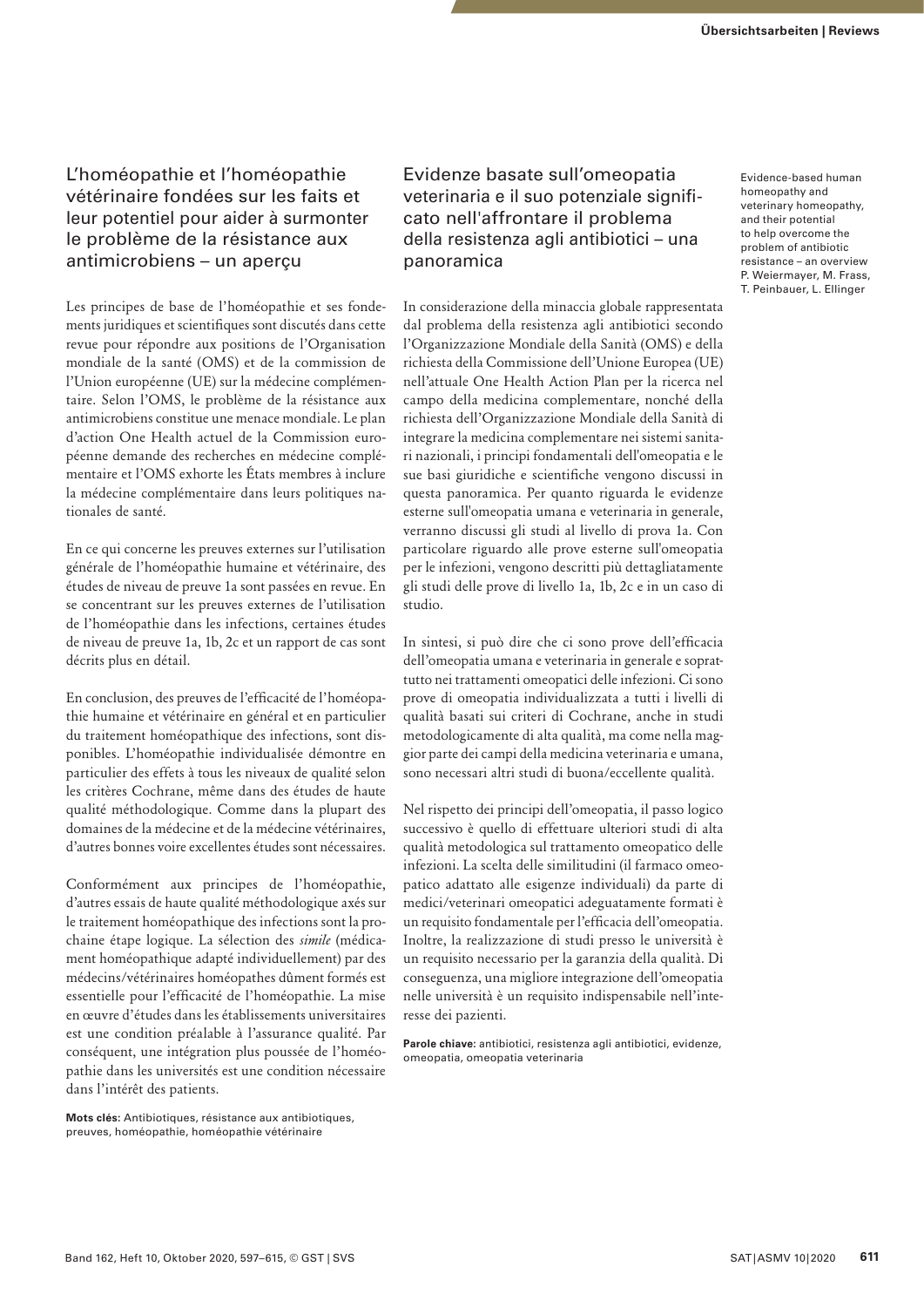## References

- 1 Baars, E.W., Belt-Van Zoen, E., Breitkreuz, T., Martin, D., Matthes, H., Von Schön-Angerer, T., Soldner, G., Vagedes, J., Van Wietmarschen, H., Patijn, O., Willcox, M., Von Flotow, P., Teut, M., Von Ammon, K., Thangavelu, M., Wolf, U., Hummelsberger, J., Nicolai, T., Hartemann, P., Szoke, H., McIntyre, M., Van Der Werf, E.T., Huber, R. (2019): The Contribution of Complementary and Alternative Medicine to Reduce Antibiotic Use: A Narrative Review of Health Concepts, Prevention, and Treatment Strategies. Evid Based Compl Alt 3. doi: 10.1155/2019/5365608.
- 2 Bell, I.R., Lewis, D.A.2nd, Brooks, A.J., Schwartz, G.E., Lewis, S.E., Walsh, B.T., Baldwin, C.M. (2004): Improved clinical status in fibromyalgia patients treated with individualized homeopathic remedies versus placebo. Rheumatology (Oxford) 43(5): 577–82.
- 3 Bornhöft, G., Wolf, U., Von Ammon, K., Righetti, M., Maxion-Bergemann., S., Baumgartner, S., Thurneysen, A.E., Matthiessen, P.F. (2006): Effectiveness, safety and cost-effectiveness of homeopathy in general practice – summarized health technology assessment. Forsch Komplementmed 13(2): 19–29.
- 4 Bundesamt für Sicherheit im Gesundheitswesen, homöopathische Arzneimittel, last update: 15.2.2019. Vienna, Austria. https://www.basg.gv.at/fuer-unternehmen/zulassung-life-cycle/faq-zulassung-life-cycle/homoeopathische-arzneimittel (last accessed 20.10.2021).
- 5 Bundesgesetz über die Organisation der Universitäten und ihre Studien (Universitätsgesetz 2002 – UG), Version of 20.7.2020. Vienna, Austria. https://www.ris.bka.gv.at/ GeltendeFassung.wxe?Abfrage=Bundesnormen&Gesetzesnummer=20002128 (last accessed 20.10.2021).
- 6 Bundesgesetz über Arzneimittel und Medizinprodukte (Heilmittelgesetz, HMG), Modification of 18.3.2016. Bern, Switzerland. https://www.fedlex.admin.ch/eli/ fga/2016/426/de (last accessed 20.10.2021).
- 7 Bundesgesetz über die universitären Medizinalberufe (Medizinalberufegesetz, MedBG), Version of 23.6.2003, status on 1.2.2020. Bern, Schweiz. https://www.fedlex.admin.ch/eli/cc/2007/537/de (last accessed 20.10.2021).
- 8 Bundesinstitut für Arzneimittel und Medizinprodukte, homöopathische Arzneimittel. Berlin, Germany. https:// www.bfarm.de/DE/Aktuelles/Schwerpunktthemen/Homoeopathische-Arzneimittel/\_artikel.html (last accessed 20.10.2021).
- 9 Bundesrecht konsolidiert: Gesamte Rechtsvorschrift für Arzneimittelgesetz, Version of 20.10.2021. Vienna, Austria. https://www.ris.bka.gv.at/GeltendeFassung.wxe?Abfrage=Bundesnormen&Gesetzesnummer=10010441 (last accessed 20.10.2021).
- 10 Bundesrecht konsolidiert: Gesamte Rechtsvorschrift für Staatsgrundgesetz über die allgemeinen Rechte der Staatsbürger, Version of 20.10.2021. Vienna, Austria. https://www.ris.bka.gv.at/GeltendeFassung.wxe?Abfrage=Bundesnormen&Gesetzesnummer=10000006 (last accessed 20.10.2021).
- 11 Bundesrecht konsolidiert: Gesamte Rechtsvorschrift für Tierarzneimittelkontrollgesetz, version of 20.10.2021. Vienna, Austria. https://www.ris.bka.gv.at/GeltendeFassung.wxe?Abfrage=Bundesnormen&Gesetzesnummer=20001741 (last accessed 20.10.2021).
- 12 Camerlink, I., Ellinger, L., Bakker, E.J., Lantinga, E.A. (2010): Homeopathy as replacement to antibiotics in the case of Escherichia coli diarrhoea in neonatal piglets. Homeopathy 99(1): 57–62.
- 13 Cassini, A., Högberg, L.D., Plachouras, D., Quattrocchi, A., Hoxha, A., Simonsen, G.S., Colomb-Cotinat, M., Kretzschmar, M.E., Devleesschauwer, B., Cecchini, M., Ouakrim, D.A., Oliveira, T.C., Struelens, M.J., Suetens, C., Monnet, D.L., Burden of AMR Collaborative Group (2019): Attributable deaths and disability-adjusted life-years caused by infections with antibiotic-resistant bacteria in the EU and the European Economic Area in 2015: a population-level modelling analysis. Lancet Infect Dis 19(1):56-66.
- 14 CEN/TC 427 (Disbanded) Services of Medical Doctors with additional qualification in Homeopathy, Version of 26.10.2016. Brussels, Belgium. https://standards.cen.eu/ dyn/www/f?p=204:110:0::::FSP\_PROJECT,FSP\_ORG\_ ID:41763,1214414&cs=1967841B314EEFF1FDADDD82CE-35E11C3 (last accessed 20.10.2021).
- 15 Cochrane Handbook for Systematic Reviews of Interventions version 6.0. Cochrane, 2019. Higgins JPT, Thomas J, Chandler J, Cumpston M, Li T, Page MJ, Welch VA (editors). Version of Juli 2019. London, UK. www.training. cochrane.org/handbook (last accessed 20.10.2021).
- 16 Colau, J.-C., Vincent, S., Marijnen, P., Allaert, F.-A. (2012): Efficacy of a non-hormonal treatment, BRN-01, on menopausal hot flashes: a multicenter, randomized, double-blind, placebo-controlled trial. Drugs R D 12(3): 107–19.
- 17 Complaint to the Commonwealth Ombudsman regarding the National Health and Medical Research Council (NHM-RC) assessment of homeopathy, 2010-2015. London, UK. https://www.hri-research.org/wp-content/ uploads/2017/04/Executive-Summary-to-Ombudsman-Complaint-re-NHMRC-Homeopathy-Review-FINAL. pdf (last accessed 20.10.2021).
- <sup>18</sup> The Effectiveness of Homeopathy: An overview review of secondary evidence, August 2012. Prepared for NHMRC. Prepared by International Centre for Allied Health Evidence, University of South Australia, South Australia 5000. https://www.hri-research.org/wp-content/ uploads/2019/08/Draft-annotated-2012-homeopathy-report.pdf (last accessed 20.10.2021).
- 19 Cucherat, M., Haugh, M.C., Gooch, M., Boissel, J.P. (2000): Evidence of clinical efficacy of homeopathy. A meta-analysis of clinical trials. HMRAG. Homeopathic Medicines Research Advisory Group. Eur J Clin Pharmacol 56(1): 27–33.
- 20 Directive 2001/83/EC of the European Parliament and of the Council of 6 November 2001 on the Community Code relating to Medicinal Products for Human Use. Brussels, Belgium. https://www.ema.europa.eu/en/documents/regulatory-procedural-guideline/directive-2001/83/ec-european-parliament-council-6-november-2001-community-code-relating-medicinal-products-human-use\_en.pdf (last accessed 20.10.2021).
- 21 Doehring, C., Sundrum, A. (2016): Efficacy of homeopathy in livestock according to peer-reviewed publications from 1981 to 2004. Vet Rec 179(24): 628.
- 22 Eisenberg, D.M., Kessler, R.C., Foster, C., Norlock, F.E., Calkins, D.R., Delbanco, T.L. (1993): Unconventional medicine in the United States. Prevalence, costs, and patterns of use. N Engl J Med 328(4): 246–52.
- 23 El Dib, R.P., Atallah, A.N., Anriolo, R.B. (2007): Mapping the Cochrane evidence for decision making in health care. J Eval Clin Pract. 13(4): 689–92. Etter G. (2019): Komplementärmedizin – 10 Jahre nach der Abstimmung.
- 24 Etter G. (2019): Komplementärmedizin 10 Jahre nach der Abstimmung. Schweiz Ärzteztg 100(2324): 795.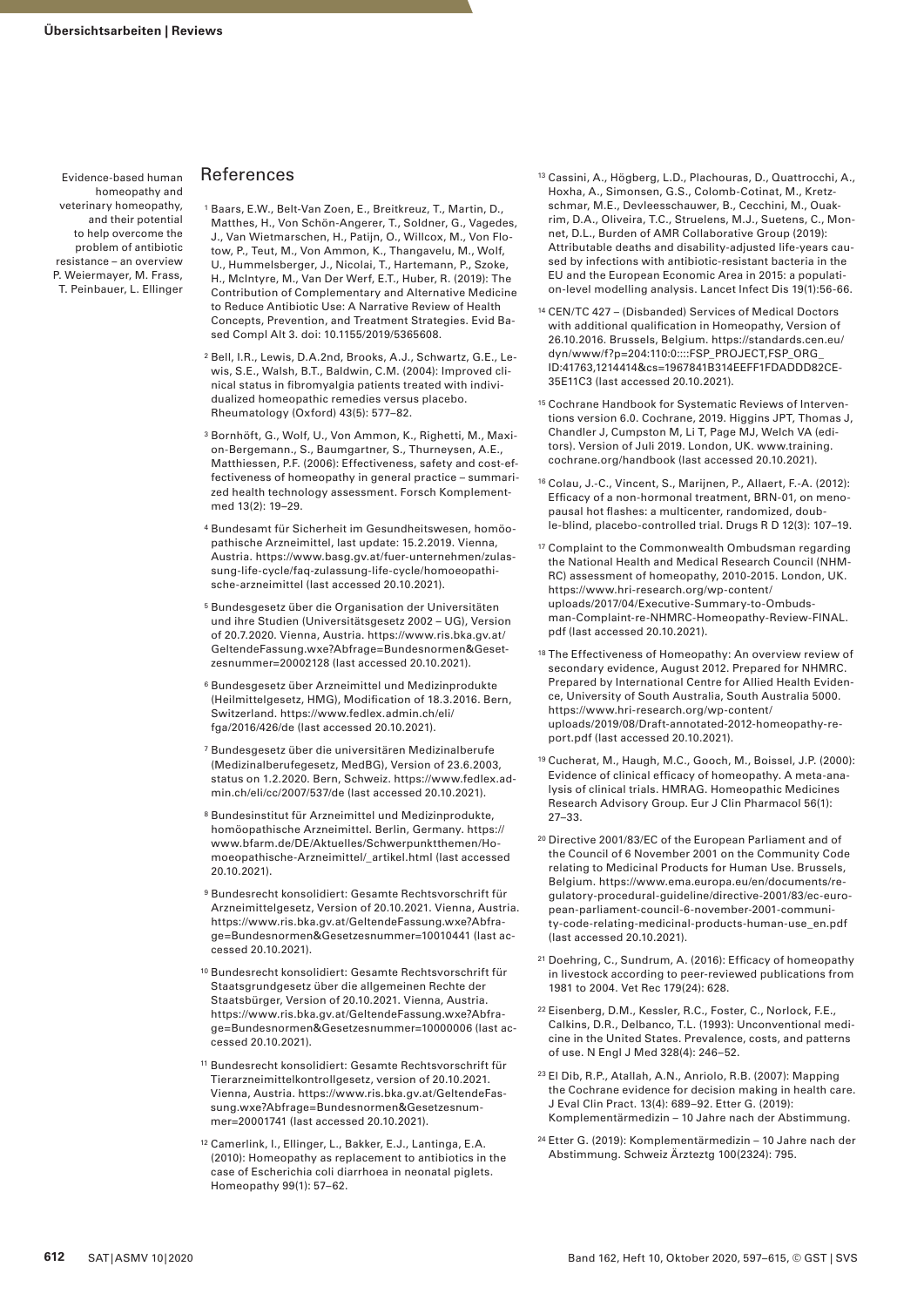- 25 European Academies Science Advisory Council. Homeopathic products and practices: assessing the evidence and ensuring consistency in regulating medical claims in the EU, 2017. Halle, Germany. https://easac.eu/fileadmin/PD-F\_s/reports\_statements/EASAC\_Homeopathy\_Statement. jpg (last accessed 20.10.2021).
- 26 European Commission (2017) A European One Health Action Plan against Antimicrobial Resistance (AMR). Brussels, Belgium. https://ec.europa.eu/health/system/files/2020-01/amr\_2017\_action-plan\_0.pdf (last accessed 20.10.2021).
- 27 Fisher, P. (2017): Homeopathy and intellectual honesty. Homeopathy 106(4):191–193.
- 28 Francoz, D., Wellemans, V., Dupré, J.P., Roy, J.P., Labelle, F., Lacasse, P., Dufour, S. (2017): Invited Review: A systematic review and qualitative analysis of treatments other than conventional antimicrobials for clinical mastitis in dairy cows. J Dairy Sci 100(10): 7751–70.
- 29 Frass, M., Linkesch, M., Banyai, S., Resch, G., Dielacher, C., Löbl, T., Endler, C., Haidvogel, M., Muchitsch, I., Schuster, E. (2005): Adjunctive homeopathic treatment in patients with severe sepsis: A randomized, double-blind, placebo-controlled trial in an intensive care unit. Homeopathy 94(2): 75–80.
- 30 Frass, M., Schuster, E., Muchitsch, I., Duncan, J., Geir, W., Kozel, G., Kastinger-Mayr, C., Felleitner, A.E., Reiter, C., Endler, C., Oberbaum, M. (2006): Asymmetry in The Lancet meta-analysis. Homeopathy 95(1): 52–3.
- 31 Gesetz über den Verkehr mit Arzneimitteln (Arzneimittelgesetz – AMG). Berlin, Germany. https://www.gesetze-im-internet.de/amg\_1976/index.html (last accessed 20.10.2021).
- 32 Grimaldi-Bensouda L., Bégaud, B., Rossignol, M., Avouac, B., Lert, F., Rouillon, F., Bénichou, J., Massol, J., Duru, G., Magnier, A.-M., Abenhaim, L., Guillemot, D. (2014): Management of upper respiratory tract infections by different medical practices, including homeopathy, and consumption of antibiotics in primary care: the EPI3 cohort study in France 2007–2008. PLoS One 9(3): e89990. doi:10.1371/journal.pone.0089990.
- 33 Hahn, R.G. (2013): Homeopathy: meta-Analysis of pooled clinical data. Forsch Komplement 20(5): 376–81.
- 34 Haidvogl, M., Riley, D.S., Heger, M., Brien, S., Jong, M., Fischer, M., Lewith, G.T., Jansen, G., Thurneysen, A.E. (2007): Homeopathic and conventional treatment for acute respiratory and ear complaints: a comparative study on outcome in the primary care setting. BMC Complem Altern Med 7: 7.
- 35 Hansmann, V.K., Volling, O., Krömker, V. (2019): Udder health in organic dairy herds in Northern Germany. Milk Science Int 72(3): 16-24.
- 36 Hawke, K., Van Driel, M.L., Buffington, B.J., McGuire, T.M., King, D. (2018): Homeopathic medicinal products for preventing and treating acute respiratory tract infections in children. Cochrane Database Syst Rev. 9: 9.
- 37 Homöopathisches Arzneibuch 2019 (HAB 2019), Deutscher Apotheker Verlag, Stuttgart 2019, ISBN: 978-3-7692-7444- 8; digital (CD-ROM): ISBN 978-3-7692-7445-5 House of Commons Science and Technology Committee. Evidence check 2. Homeopathy. Fourth Report of Session 2009-10. London, UK. https://publications.parliament.uk/pa/ cm200910/cmselect/cmsctech/45/45

38 House of Commons Science and Technology Committee. Evidence check 2. Homeopathy. Fourth Report of Session 2009-10. London, UK. https://publications.parliament.uk/ pa/cm200910/cmselect/cmsctech/45/45.pdf

 House of Commons Early Day Motions Science and Technology Committee Report on Homeopathy EDM #908 2009-2010 session. London, UK. https://dm.parliament.uk/ ear-ly-day-motion/40517 (last accessed 20.10.2021).

- <sup>39</sup> Huber B.M., von Schoen-Angerer T., Hasselmann O., Wildhaber J., Wolf U. (2019): Swiss pediatrician survey on complementary medicine. Swiss Med Wkly 149:w20091.
- 40 Jacobs J., Jiménez L.M., Gloyd S.S., Gale J.L., Crothers D. (1994): Treatment of acute childhood diarrhea with homeopathic medicine: a randomized clinical trial in Nicaragua. Pediatrics 93(5): 719–25.
- 41 Jacobs, J., Springer, D.A., Crothers, D. (2001): Homeopathic treatment of acute otitis media in children: a preliminary randomized placebo-controlled trial. Pediatr Infect Dis J 20(2): 177–83.
- 42 Jacobs, J., Jonas, W.B., Jimérez-Pérez, M., Crothers, D. (2003): Homeopathy for childhood diarrhea: combined results and metaanalysis from three randomized, controlled clinical trials. Pediatr Infect Dis J 22(3): 229–34.
- 43 Jansen, J.P., Ross, A. (2014): Homeopathic proving guidelines. Harmonised by LMHI and ECH. Evergem, Belgium. https://homeopathyeurope.org/downloads/project-one/ Main-guidelines-v1-English.pdf (last accessed 20.10.2021).
- 44 Kantar TNS Meinungsforschungsinstitut, Studie zur Einstellung der Deutschen zu medizinischen Therapieformen und Arzneimitteln, April 2018. Munich, Germany https:// www.presseportal.de/pm/59441/4047043 (last accessed 20.10.2021).
- 45 Keller, D., Blanco-Penedo, I., De Joybert, M., Sundrum, A. (2019) How target-orientated is the use of homeopathy in dairy farming? - A survey in France, Germany and Spain. Acta Vet Scand 61(1):30.
- 46 Keller, D., Sundrum, A. (2018) Comparative effectiveness of individualized homeopathy and antibiotics in the treatment of bovine clinical mastitis: randomized controlled trial. Vet Rec 182(14): 407.
- 47 Kleijnen, J., Knipschild, P., Ter Riet, G. (1991): Clinical trials of homeopathy. BMJ 302(6772): 316-23.
- 48 Linde, K., Clausius, N., Ramirez, G., Melchart, D., Eitel, F., Hedges, L.V., Jonas, W.B. (1997): Are the clinical effects of homeopathy placebo effects? A meta-analysis of placebo-controlled trials. Lancet 350(9081): 834–843.
- 49 Linde, K., Scholz, M., Ramirez, G., Clausius, N., Melchart, D., Jonas, W.B. (1999): Impact of study quality on outcome in placebo-controlled trials of homeopathy. J Clin Epidemiol 52(7): 631–636.
- 50 Luedtke, R., Rutten, A.L.B. (2008): The conclusions on the effectiveness of homeopathy highly depend on the set of analyzed trials. J Clin Epidemiol 61(12): 1197–204.
- 51 Maeschli, A., Schmidt, A., Ammann, W., Schurtenberger, P., Maurer, E., Walkenhorst, M. (2019): Einfluss eines komplementärmedizinischen telefonischen Beratungssystems auf den Antibiotikaeinsatz bei Nutztieren in der Schweiz. Complement Med Res 26: 174-81.
- 52 Manyi-Loh, C., Mamphweli, S., Meyer, E., Okoh, A. (2018): Antibiotic Use in Agriculture and Its Consequential Resistance in Environmental Sources: Potential Public Health Implications. Molecules 23(4): 795.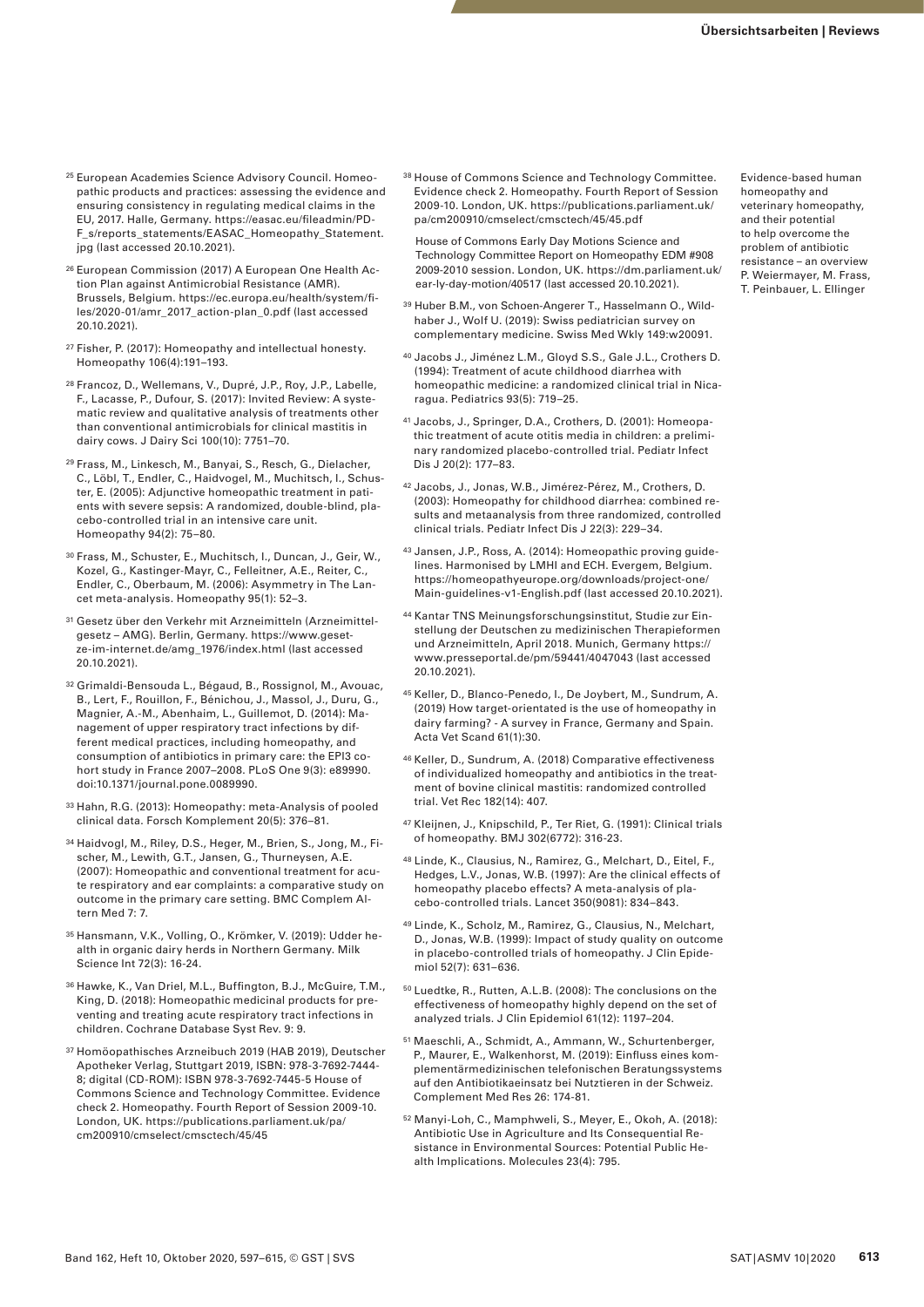- 53 Mathie, R.T., Clausen, J. (2014b): Veterinary homeopathy: systematic review of medical conditions studied by randomised placebo-controlled trials. Vet Rec 175(15):373–81.
- 54 Mathie, R.T., Clausen, J. (2015a): Veterinary homeopathy: meta-analysis of randomised placebo-controlled trials. Homeopathy 104(1): 3–8.
- 55 Mathie, R. T., Clausen, J. (2015b): Veterinary homeopathy: systematic review of medical conditions studied by randomised trials controlled by other than placebo. BMC Vet Res 11: 236.
- 56 Mathie, R.T., Lloyd, S.M., Legg, L.A., Clausen, J., Moss, S., Davidson, J.R.T., Ford, I. (2014a): Randomised placebo-controlled trials of individualised homeopathic treatment: systematic review and meta-analysis. Syst Rev 3: 142. http://veterinaryrecord.bmj.com/content/175/15/373. abstract
- 57 Mathie, R.T., Fok, Y.Y.Y., Viksveen, P., To, A.K.L., Davidson, J.R.T. (2019): Systematic Review and Meta-Analysis of Randomised, Other-than-Placebo Controlled, Trials of Non-Individualised Homeopathic Treatment. Homeopathy 108(2): 88–101.
- 58 Mathie, R.T., Ramparsad, N., Legg, L.A., Clausen, J., Moss, S., Davidson, J.R.T., Messow, C.-M., McConnachie, A. (2017): Randomised, double-blind, placebo-controlled trials of non-individualised homeopathic treatment: systematic review and meta-analysis. Syst Rev 6(1): 63.
- 59 Mathie, R.T., Ulbrich-Zürni, S., Viksveen, P., Roberts, E.R., Baitson, E.S., Legg, L.A., Davidson, J.R.T. (2018): Systematic Review and Meta-Analysis of Randomised, Otherthan-Placebo Controlled, Trials of Individualised Homeopathic Treatment. Homeopathy 107(4): 229–43.
- 60 Mathie, R. T., Van Wassenhoven, M., Jacobs, J., Oberbaum, M., Frye, J., Manchanda, R.K., Roniger, H., Dantas, F., Legg, L.A., Clausen, J., Moss, S., Davidson, J.R.T., Lloyd, S.M., Ford, I., Fisher, P. (2016): Model Validity and Risk of Bias in Randomised Placebo-Controlled Trials of Individualised Homeopathic Treatment. Complement Ther Med 25: 120–5.
- 61 Matthiessen, P. (2018): Homöopathie und intellektuelle Redlichkeit – Eine Stellungnahme. Dtsch Zeitschrift für Onkol 50: 172–7.
- 62 Memon, M.A., Shmalberg, J., Adair, H.S.3rd, Allweiler, S., Bryan, J.N., Cantwell, S., Carr, E., Chrisman, C., Egger, C.M., Greene, S., Haussler, K.K., Hershey, B., Holyoak, G.R., Johnson, M., Le Jeune, S., Looney, A., McConnico, R.S., Medina, C., Morton, A.J., Munsterman, A., Nie, G.J., Park, N., Parsons-Doherty, M., Perdrizet, J.A., Peyton, J.L., Raditic, D., Ramirez, H.P., Saik, J., Robertson, S., Sleeper, M., Van Dyke, J., Wakshlag, J. (2016): Integrative veterinary medical education and consensus guidelines for an integrative veterinary medicine curriculum within veterinary colleges. Open Vet J. 6(1): 44–56.
- 63 Merck, C.C. (2004): Etablierung der homöopathischen Mastitistherapie in einem biologisch-dynamischen wirtschaftenden Milcherzeugerbetrieb unter Berücksichtigung ökologischer, epidemiologischer und ökonomischer Gesichtspunkte, Abschlussbericht zum Forschungsvorhaben 99UM032, Tierklinik für Fortpflanzung, Fachbereich Veterinärmedizin, Freie Universität Berlin. Berlin, Germany. https://core.ac.uk/download/pdf/10922807.pdf (last accessed 20.10.2021).
- 64 NHMRC. Appendix H: Clinical practice guideline for the management of borderline personality disorder: clinical Qs 6.pp 161-3, 2012. Canberra, Australia. https://www.nhmrc. gov.au/about-us/publications/clinical-practice-guideline-borderline-personality-disorder (last accessed 20.10.2021).
- 65 NHMRC Information Paper, Evidence on the effectiveness of homeopathy for treating health conditions. Australian Government National Health and Medical Research Council. 2015. Canberra, Australia.https://www.nhmrc.gov.au/ sites/default/files/images/nhmrc-information-paper-effectiveness-of-homeopathy.pdf (last accessed 20.10.2021).
- 66 NHMRC. Section 3. Evaluation of evidence related to exposure to lead; 2015, pp 94-98. Canberra, Australia.https:// www.nhmrc.gov.au/about-us/resources/evaluation-evidence-related-exposure-lead (last accessed 20.10.2021).
- 67 Orjales, I., López-Alonso, M., Rodríquez-Bermúdez, R., Rey-Crespo, F., Villar, A., Miranda, M. (2016): Use of homeopathy in organic dairy farming in Spain. Homeopathy 105(1): 102–108.
- 68 Peckham, E.J., Relton, C., Raw, J., Walters, C., Thomas, K., Smith, C., Kapur, K., Said, E. (2014): Interim results of a randomised controlled trial of homeopathic treatment for irritable bowel syndrome. Homeopathy 103(3): 172–7.
- 69 Porzsolt, F., Rocha, N.G., Toledo-Arruda, A.C., Thomaz, T.G., Moraes, C., Bessa-Guerra, T.R., Leão, M., Migowiski, A., Araujo da Silva, A.R.A., Weiss, C. (2015): Efficacy and effectiveness trials have different goals, use different tools, and generate different messages. Pragmatic Obs Res 6: 47–54.
- 70 Relton, C., O'Cathain, A., Thomas, K.J. (2008): 'Homeopathy': untangling the debate. Homeopathy 97(3): 152–5.
- 71 Council Directive 92/73/EEC of 22 September 1992 widening the scope of Directives 65/65/EEC and 75/319/EEC on the approximation of provisions laid down by Law, Regulation or Administrative Action relating to medicinal products and laying down additional provisions on homeopathic medicinal products. Brussels, Belgium. Repealed by Directive 2001/83/EC. https://eur-lex.europa.eu/legal-content/en/TXT/?uri=CE-LEX%3A32001L0083 (last accessed 20.10.2021).
- 72 Rutten, L.A.L.B. (2018): Flawed statistics and science confirming existing paradigms. J Eval Clin Pract 24(5): 1273–6.
- 73 Rutten, L.A.L.B. (2019): Proving non-conventional methods: A paradigmatic paradox. Indian J Res Homoeopathy 13(3): 192–203.
- 74 Sackett, D.L., Rosenberg, W.M., Gray, J.A., Haynes, R.B., Richardson, W.S. (1996): Evidence based medicine: what it is and what it isn't. BMJ 312(7023): 71–2.
- 75 Schmidt, J.M. (2003): Organon der Heilkunst. 6. Ed., Elsevier, Munich, Germany 4, 38, 43, 45, 119–134, 228–229, 248–251, 274–275.
- 76 Schweizerisches Heilmittelinstitut, Bern, Switzerland. https://www.swissmedic.ch/swissmedic/de/home/suche.html#hom%C3%B6opathie (last accessed 20.10.2021).
- 77 Shang, A., Huwiler-Müntener, K., Nartey, L., Jüni, P., Dörig, S., Sterne, J.A.C., Pewsner, D., Egger, M. (2005): Are the clinical effects of homeopathy placebo effects? Comparative study of placebo-controlled trials of homeopathy and allopathy. Lancet 366(9487): 726–32.
- 78 Spectra Marktforschung March 2019, Marketing report. Linz, Austria. https://www.pressetext.com/news/homoeopathie-neue-umfrage-bestaetigt-steigende-beliebtheit. html (last accessed 20.10.2021).
- 79 Stevens, M., Piepers, S., De Vliegher, S. (2016): Mastitis prevention and control practices and mastitis treatment strategies associated with the consumption of (critically important) antimicrobials on dairy herds in Flanders, Belgium. J Dairy Sci 99(4): 2896-2903.